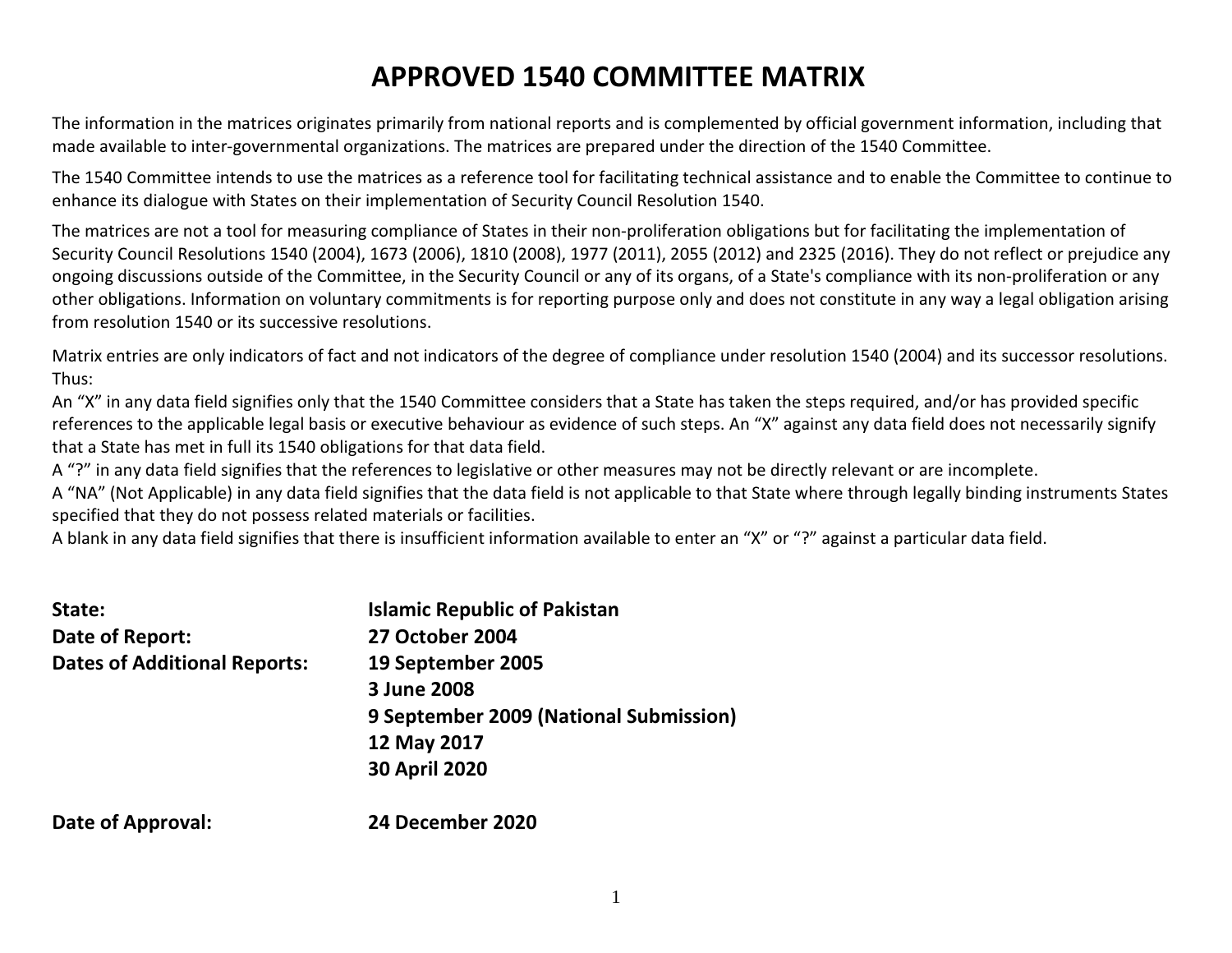#### I. OP 1 and related matters from OP 5, OP 8 (a), (b), (c) and OP10

|                | <b>Adherence to legally binding</b><br>instruments, membership of<br>organisations, participation<br>in arrangements and<br>statements made. | Relevant information (i.e., signing, deposit of instrument of accession, ratification, etc)<br><b>English version of</b><br>official web site) |  |  |  |  |  |  |  |
|----------------|----------------------------------------------------------------------------------------------------------------------------------------------|------------------------------------------------------------------------------------------------------------------------------------------------|--|--|--|--|--|--|--|
| 1              | Nuclear Non-<br><b>Proliferation Treaty</b><br>(NPT)                                                                                         |                                                                                                                                                |  |  |  |  |  |  |  |
| $\overline{2}$ | <b>Nuclear Weapons Free</b><br>Zone/ Protocol(s)                                                                                             |                                                                                                                                                |  |  |  |  |  |  |  |
| 3              | International<br>Convention for the<br>Suppression of Acts of<br><b>Nuclear Terrorism</b>                                                    |                                                                                                                                                |  |  |  |  |  |  |  |
| 4              | Convention on Physical<br><b>Protection of Nuclear</b><br>Material (CPPNM)                                                                   | Deposit 12 September 2000                                                                                                                      |  |  |  |  |  |  |  |
| 5              | 2005 Amendment to the<br><b>CPPNM</b>                                                                                                        | Deposit 24 March 2016                                                                                                                          |  |  |  |  |  |  |  |
| 6              | Comprehensive Nuclear-<br>Test-Ban Treaty (CTBT)<br>(not in force)                                                                           |                                                                                                                                                |  |  |  |  |  |  |  |
| $\overline{7}$ | <b>Chemical Weapons</b><br>Convention (CWC)                                                                                                  | Deposit 28 October 1997                                                                                                                        |  |  |  |  |  |  |  |
| 8              | <b>Biological Weapons</b><br>Convention (BWC)                                                                                                | Deposit 25 September 1974                                                                                                                      |  |  |  |  |  |  |  |
| 9              | Geneva Protocol of 1925                                                                                                                      | Deposit 15 April 1960                                                                                                                          |  |  |  |  |  |  |  |
| 10             | 1997 International<br>Convention for the<br><b>Suppression of Terrorist</b><br><b>Bombings</b>                                               | Deposit 13 August 2002                                                                                                                         |  |  |  |  |  |  |  |
| 11             | 1999 International<br>Convention for the<br>Suppression of the<br><b>Financing of Terrorism</b>                                              | Deposit 17 June 2009                                                                                                                           |  |  |  |  |  |  |  |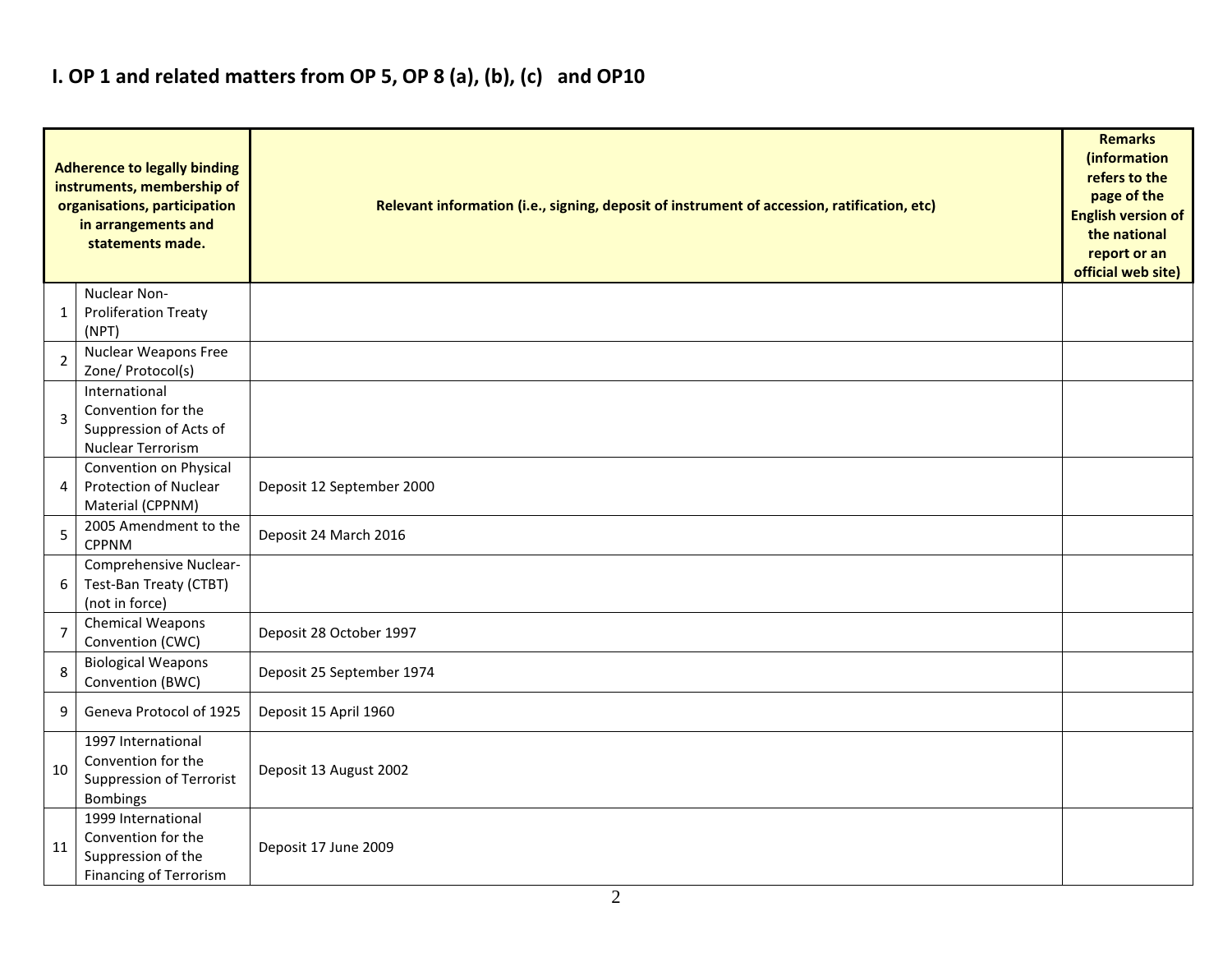|    | 2005 Protocol to the        |                                                                                                                             |  |  |  |  |  |  |  |
|----|-----------------------------|-----------------------------------------------------------------------------------------------------------------------------|--|--|--|--|--|--|--|
|    | Convention for the          |                                                                                                                             |  |  |  |  |  |  |  |
| 12 | suppression of unlawful     |                                                                                                                             |  |  |  |  |  |  |  |
|    | acts against the safety of  |                                                                                                                             |  |  |  |  |  |  |  |
|    | maritime navigation         |                                                                                                                             |  |  |  |  |  |  |  |
|    | 2005 Protocol to the        |                                                                                                                             |  |  |  |  |  |  |  |
|    | Protocol for the            |                                                                                                                             |  |  |  |  |  |  |  |
| 13 | suppression of acts         |                                                                                                                             |  |  |  |  |  |  |  |
|    | against the safety of       |                                                                                                                             |  |  |  |  |  |  |  |
|    | fixed platforms located     |                                                                                                                             |  |  |  |  |  |  |  |
|    | on the continental shelf    |                                                                                                                             |  |  |  |  |  |  |  |
|    | 2010 Convention on the      |                                                                                                                             |  |  |  |  |  |  |  |
|    | Suppression of Unlawful     |                                                                                                                             |  |  |  |  |  |  |  |
| 14 | Acts Relating to            |                                                                                                                             |  |  |  |  |  |  |  |
|    | <b>International Civil</b>  |                                                                                                                             |  |  |  |  |  |  |  |
|    | Aviation                    |                                                                                                                             |  |  |  |  |  |  |  |
|    | Other relevant regional     |                                                                                                                             |  |  |  |  |  |  |  |
| 15 | legally binding             | The SAARC Regional Convention on Suppression of Terrorism and its Additional Protocol                                       |  |  |  |  |  |  |  |
|    | instruments                 |                                                                                                                             |  |  |  |  |  |  |  |
| 16 | <b>International Atomic</b> | Since 2 May 1957                                                                                                            |  |  |  |  |  |  |  |
|    | <b>Energy Agency (IAEA)</b> |                                                                                                                             |  |  |  |  |  |  |  |
| 17 | Directly relevant           | Global Initiative to Combat Nuclear Terrorism (GICNT) - June 2007                                                           |  |  |  |  |  |  |  |
|    | Arrangements                | <b>Container Security Initiative (CSI)</b>                                                                                  |  |  |  |  |  |  |  |
|    |                             | <b>Nuclear Security Contact Group (NSCG)</b>                                                                                |  |  |  |  |  |  |  |
|    | Statement on non-           |                                                                                                                             |  |  |  |  |  |  |  |
| 18 | provision of WMD and        | State reported that it fully supports appropriate and effective measures to prevent non-State actors from gaining access to |  |  |  |  |  |  |  |
|    | related materials to        | weapons of mass destruction and their means of delivery.                                                                    |  |  |  |  |  |  |  |
|    | non-State actors            |                                                                                                                             |  |  |  |  |  |  |  |
|    |                             | World Customs Organization (WCO) and Framework of Standards to Secure and Facilitate Global Trade (SAFE Framework)          |  |  |  |  |  |  |  |
|    | Membership in relevant      | World Health Organization (WHO)                                                                                             |  |  |  |  |  |  |  |
|    | international, regional     | World Organisation for Animal Health (OIE)                                                                                  |  |  |  |  |  |  |  |
| 19 | or sub-regional             | International Maritime Organization (IMO)                                                                                   |  |  |  |  |  |  |  |
|    | organisations               | <b>INTERPOL</b>                                                                                                             |  |  |  |  |  |  |  |
|    |                             | <b>SAARC</b>                                                                                                                |  |  |  |  |  |  |  |
|    |                             | Asia/Pacific Group on Money Laundering (APG)                                                                                |  |  |  |  |  |  |  |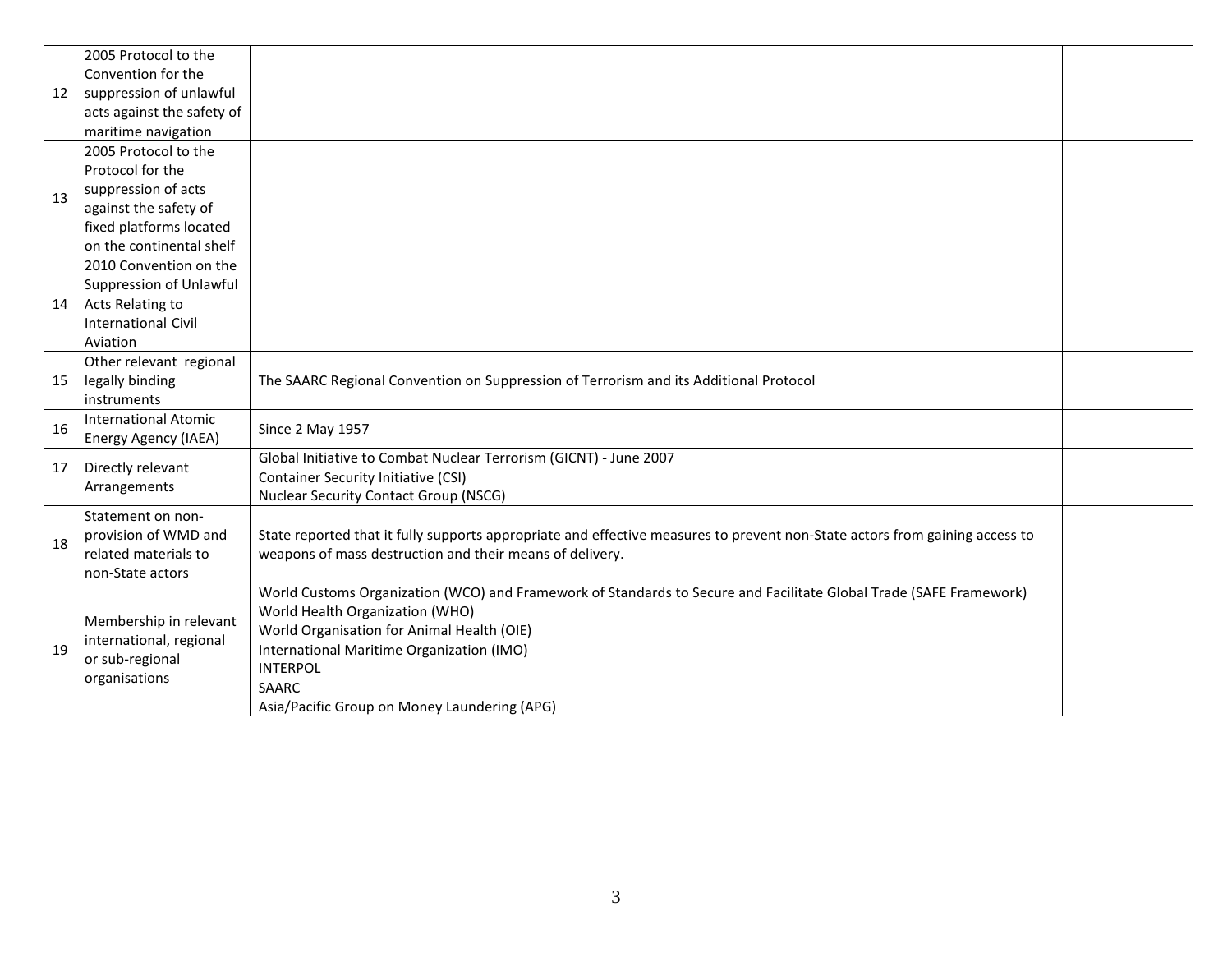### II. OP 2 - Nuclear Weapons (NW), Chemical Weapons (CW) and Biological Weapons (BW)

| <b>National legislation which</b><br>prohibits persons or entities |                                                         |   |                        |              | <b>National legal framework</b>                                                                                                                                                                                                                                                                                                                                                                                                                                                                                                                                                                                                                                                                                                                                                                                                                                                                         |          |                           |              | <b>Enforcement and civil/criminal penalties</b>                                                                                                                                                                                                                      |                |
|--------------------------------------------------------------------|---------------------------------------------------------|---|------------------------|--------------|---------------------------------------------------------------------------------------------------------------------------------------------------------------------------------------------------------------------------------------------------------------------------------------------------------------------------------------------------------------------------------------------------------------------------------------------------------------------------------------------------------------------------------------------------------------------------------------------------------------------------------------------------------------------------------------------------------------------------------------------------------------------------------------------------------------------------------------------------------------------------------------------------------|----------|---------------------------|--------------|----------------------------------------------------------------------------------------------------------------------------------------------------------------------------------------------------------------------------------------------------------------------|----------------|
|                                                                    | to engage in one of the<br>following activities and its | N | $X$ /?<br>$\mathbf{c}$ | $\mathbf{B}$ | Source document of national implementation                                                                                                                                                                                                                                                                                                                                                                                                                                                                                                                                                                                                                                                                                                                                                                                                                                                              | N.       | $X$ /?<br>$\mathbf{C}$    | $\mathbf{B}$ | <b>Source document</b>                                                                                                                                                                                                                                               | <b>Remarks</b> |
|                                                                    | enforcement                                             |   | <b>W</b> W             | W            | law                                                                                                                                                                                                                                                                                                                                                                                                                                                                                                                                                                                                                                                                                                                                                                                                                                                                                                     | <b>W</b> |                           | <b>W</b> W   |                                                                                                                                                                                                                                                                      |                |
| $\mathbf{1}$                                                       | manufacture                                             | X | X                      |              | NW:<br>PNRA Ordinance 2001 as amended, Section 19<br>(1) (a) (No person shall, unless he is exempted<br>as may be prescribed by regulations, or unless<br>he is the holder of a license issued by the<br>Authority  acquire, design, manufacture,<br>construct, install or operate any device that<br>contains any radioactive material or produce<br>ionizing radiation).<br>The Pakistan Arms Ordinance 1965 as<br>amended, Sections 3 (Definition-Arms/Cannon)<br>and 29.<br>Arms Act 1878, Section 5 (Unlicensed<br>manufacture or conversion prohibited--No<br>person shall manufacture or convert any arms,<br>ammunition or military stores, except under a<br>licence and in the manner and to the extent<br>permitted thereby).<br>CW:<br><b>Chemical Weapons Convention</b><br>Implementation Ordinance - 2000, Ordinance<br>No. LIV of 2000 (CWCIO No. LIV of 2000),<br>Sections 3, 4 and 5. | X        | $\boldsymbol{\mathsf{X}}$ |              | NW:<br>PNRA Ordinance 2001, as amended, Section 44<br>(1).<br>National Command Authority Act 2010, Section<br>12.<br>Arms Act 1878, Section 19.<br>The Pakistan Arms Ordinance 1965 as<br>amended, Section 13.<br>CW:<br>CWCIO No. LIV of 2000, Sections 3, 4 and 5. |                |
| $\overline{2}$                                                     | acquire                                                 | X | X                      |              | NW:<br>PNR Authority Ordinance 2001, Section 19 (1)<br>(a).<br>Pakistan Arms Ordinance 1965, Section 16.<br>CW:<br>CWCIO No. LIV of 2000, Sections 3 and 5.                                                                                                                                                                                                                                                                                                                                                                                                                                                                                                                                                                                                                                                                                                                                             | X        | X                         |              | NW:<br>PNR Authority Ordinance 2001, Section 44 (1).<br>Pakistan Arms Ordinance 1965 as amended,<br>Section 16.<br>National Command Authority Act 2010, Section<br>12.<br>CW:<br>CWCIO No. LIV of 2000, Sections 3 and 5.                                            |                |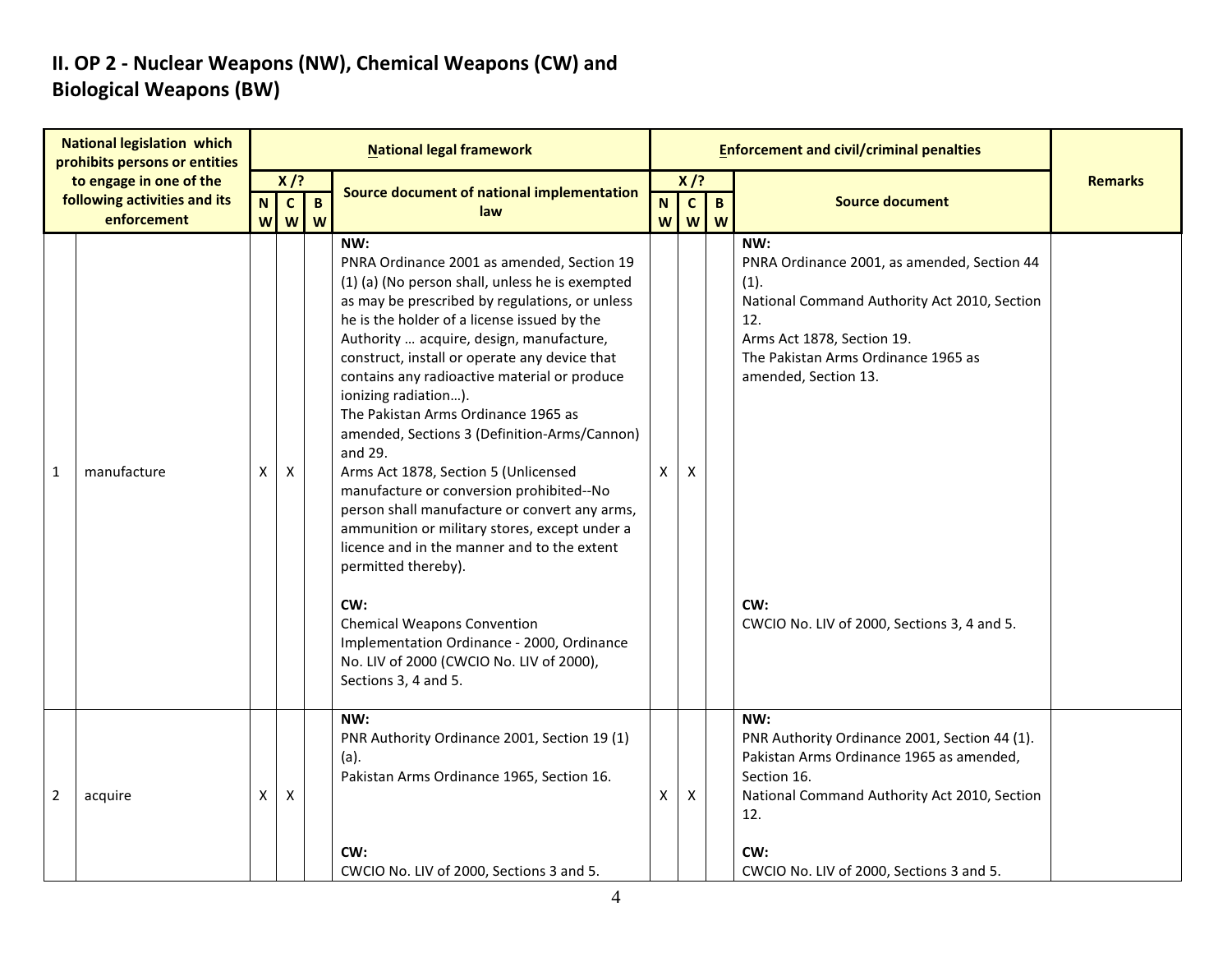| 3 | possess   | х | X | NW:<br>The Pakistan Arms Ordinance 1965 as<br>amended, Sections 3, 9 (unlicensed possession<br>of arms) and 11-B (Prohibition of keeping,<br>carrying, or displaying arms).<br>Illicit Arms Act 1991, Sections 2 and 4.<br>CW:<br>CWCIO No. LIV of 2000, Sections 3 and 5.                                                                                                                      | X                         | X            | NW:<br>The Pakistan Arms Ordinance 1965 as<br>amended, Section 13 (a) and (e).<br>National Command Authority Act 2010, Section<br>12.<br>CW:<br>CWCIO No. LIV of 2000, Sections 3 and 5.                                                                     |
|---|-----------|---|---|-------------------------------------------------------------------------------------------------------------------------------------------------------------------------------------------------------------------------------------------------------------------------------------------------------------------------------------------------------------------------------------------------|---------------------------|--------------|--------------------------------------------------------------------------------------------------------------------------------------------------------------------------------------------------------------------------------------------------------------|
| 4 | develop   | Χ | X | NW:<br>PNRA Ordinance 2001 as amended, Section 19<br>$(1)$ (a).<br>CW:                                                                                                                                                                                                                                                                                                                          | $\boldsymbol{\mathsf{x}}$ | X            | NW:<br>PNRA Ordinance 2001 as amended, Section 44<br>(1).<br>National Command Authority Act 2010, Section<br>12.<br>CW:                                                                                                                                      |
|   |           |   |   | CWCIO No. LIV of 2000, Section 3.                                                                                                                                                                                                                                                                                                                                                               |                           |              | CWCIO No. LIV of 2000, Section 3.                                                                                                                                                                                                                            |
| 5 | transport | х | X | NW/CW:<br>Pakistan Environmental Protection Act,<br>Sections 2 (i) (a), (xviii) and 14.<br>NW:<br>The Pakistan Arms Ordinance 1965 as<br>amended, Section 5 (Government may, from<br>time to time, by notification in the official<br>Gazette, regulate or prohibit the transport of<br>any description of arms).<br>PNRA Ordinance 2001 as amended, Section 19<br>(1) (c) (nuclear substance). | $\mathsf{X}$              | X            | NW/CW:<br>Pakistan Environmental Protection Act, Section<br>$17(3)$ .<br>NW:<br>The Pakistan Arms Ordinance 1965 as<br>amended, Section 13 (c).<br>National Command Authority Act 2010, Section<br>12.<br>PNRA Ordinance 2001 as amended, Section 44<br>(1). |
| 6 | transfer  | Χ | X | NW:<br>PNRA Ordinance 2001 as amended, Section 19<br>(1) (c) (nuclear substance).<br>CW:<br>CWCIO No. LIV of 2000, Sections 3, 5 and 6.                                                                                                                                                                                                                                                         | $\mathsf{X}$              | $\mathsf{X}$ | NW:<br>PNRA Ordinance 2001 as amended, Section 44<br>(1).<br>National Command Authority Act 2010, Section<br>12.<br>CW:<br>CWCIO No. LIV of 2000, Sections 3, 5 and 6.                                                                                       |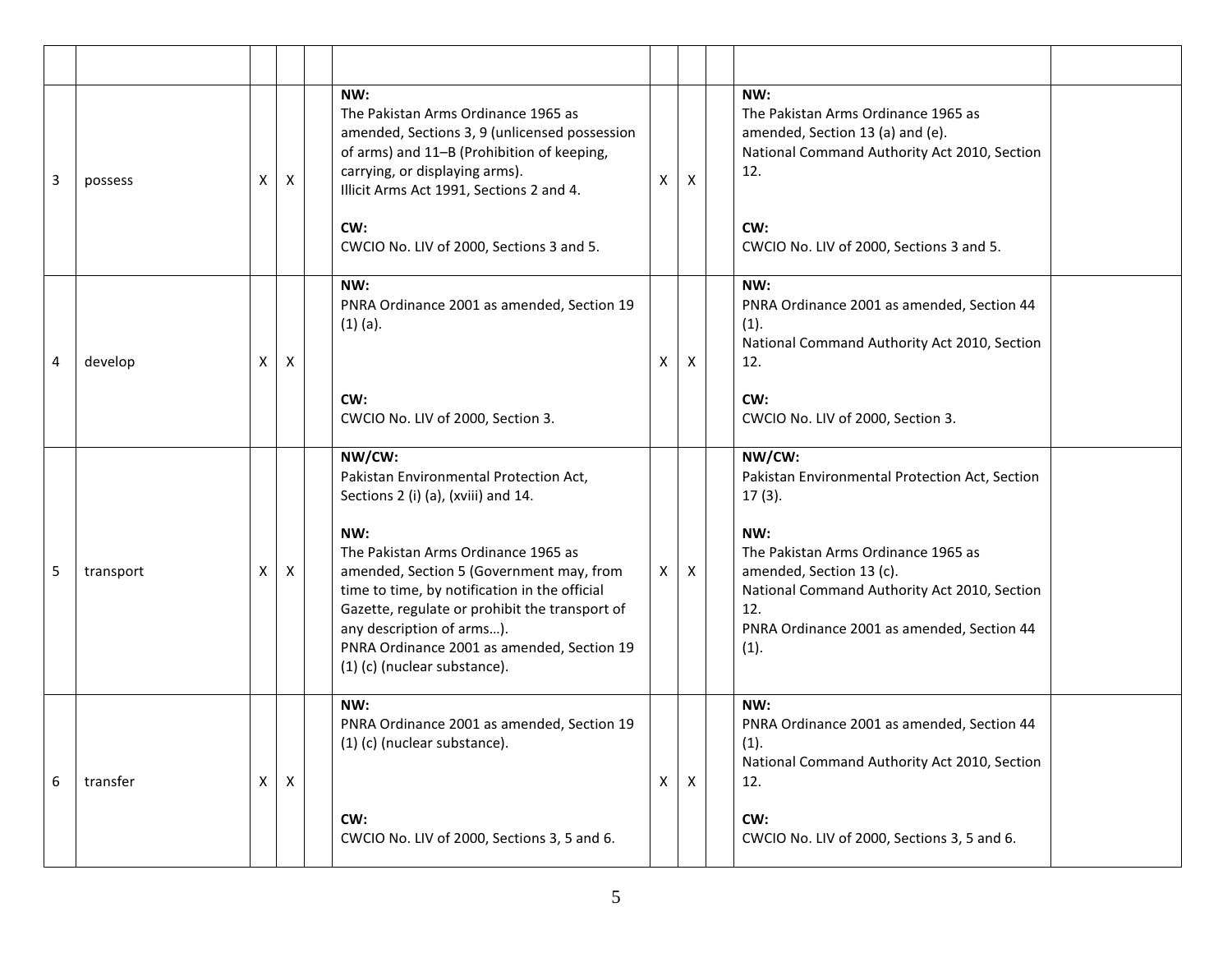|                |                                                                    |   |              |                  | NW/CW/BW:<br>Anti-Terrorism Act 1997, as amended, Sections<br>2. bb and 6 (3) (definition of weapon<br>specifically refers to chemical and biological,<br>and nuclear is covered through "illicit weapon"<br>as defined in Surrender of Illicit Arms 1991).<br>Protection of Pakistan Act 2014, Section 2 (k)<br>and (I); Schedule: Scheduled offence (1) (ii).<br>NW:<br>PNRA Ordinance 2001 as amended, Section 19 |    |              |              | NW/CW/BW:<br>Anti-Terrorism Act 1997, as amended, Sections<br>6 (1999) and 7.<br>Anti-Terrorism (Amendment) Act II of 2005,<br>Articles 3-9 and 11 (increases penalties).<br>Protection of Pakistan Act 2014, Section 16.<br>NW:<br>PNRA Ordinance 2001 as amended, Section 44 |
|----------------|--------------------------------------------------------------------|---|--------------|------------------|----------------------------------------------------------------------------------------------------------------------------------------------------------------------------------------------------------------------------------------------------------------------------------------------------------------------------------------------------------------------------------------------------------------------|----|--------------|--------------|--------------------------------------------------------------------------------------------------------------------------------------------------------------------------------------------------------------------------------------------------------------------------------|
| $\overline{7}$ | use                                                                | X | $\mathsf{X}$ | $\mathsf{X}$     | $(1)$ (a) (operate).                                                                                                                                                                                                                                                                                                                                                                                                 | X  | X            | $\mathsf{X}$ | (1).<br>National Command Authority Act 2010, Section<br>12.                                                                                                                                                                                                                    |
|                |                                                                    |   |              |                  | CW:<br>CWCIO No. LIV of 2000, Sections 3 and 5.<br>Penal Code 1860, as amended, Section 336A<br>(hurt caused by corrosive substance).                                                                                                                                                                                                                                                                                |    |              |              | CW:<br>CWCIO No. LIV of 2000, Sections 3 and 5.<br>Penal Code 1860, as amended, Section 336B.                                                                                                                                                                                  |
|                |                                                                    |   |              |                  | BW:<br>Penal Code 1860, as amended, Section 270 (on<br>malignant act to spread infection of disease<br>dangerous to life).                                                                                                                                                                                                                                                                                           |    |              |              | BW:<br>Penal Code 1860, as amended, Section 270.                                                                                                                                                                                                                               |
|                |                                                                    |   |              |                  | NW/CW/BW:<br>Protection of Pakistan Act 2014, Section 2 (k)<br>and (I); Schedule: Scheduled offence (3) on<br>abetment, attempt or conspiracy.                                                                                                                                                                                                                                                                       |    |              |              | NW/CW/BW:<br>Protection of Pakistan Act 2014, Section 16.                                                                                                                                                                                                                      |
| 8              | attempt to engage in<br>abovementioned<br>activities               | х | $\mathsf{X}$ | $\boldsymbol{X}$ | CW:<br>Penal Code 1860, as amended, Section 336A<br>(hurt caused by corrosive substance (attempts<br>to cause hurt)).                                                                                                                                                                                                                                                                                                |    | X            | $\mathsf{X}$ | CW:<br>Penal Code 1860, as amended, Section 336B.                                                                                                                                                                                                                              |
|                |                                                                    |   |              |                  | BW:<br>Penal Code 1860, as amended, Section 36 on<br>attempt.                                                                                                                                                                                                                                                                                                                                                        |    |              |              | BW:<br>Penal Code 1860, as amended, Section 36 on<br>attempt.                                                                                                                                                                                                                  |
| 9              | participate as an<br>accomplice in<br>abovementioned<br>activities | X | $\mathsf{X}$ | $\mathsf{X}$     | NW/CW/BW:<br>Anti-Terrorism Act 1997, as amended, Sections<br>2 and 21-C (training), I (aid and abetment) and<br>J (Harbouring).<br>Protection of Pakistan Act 2014, Section 2 (k)                                                                                                                                                                                                                                   | x. | $\mathsf{X}$ | $\mathsf{X}$ | NW/CW/BW:<br>Anti-Terrorism Act 1997, as amended, Sections<br>7 and 21-C, I and J.<br>Anti-Terrorism (Amendment) Ordinance 2005,<br>Articles 3-9 and 11 (increases penalties).                                                                                                 |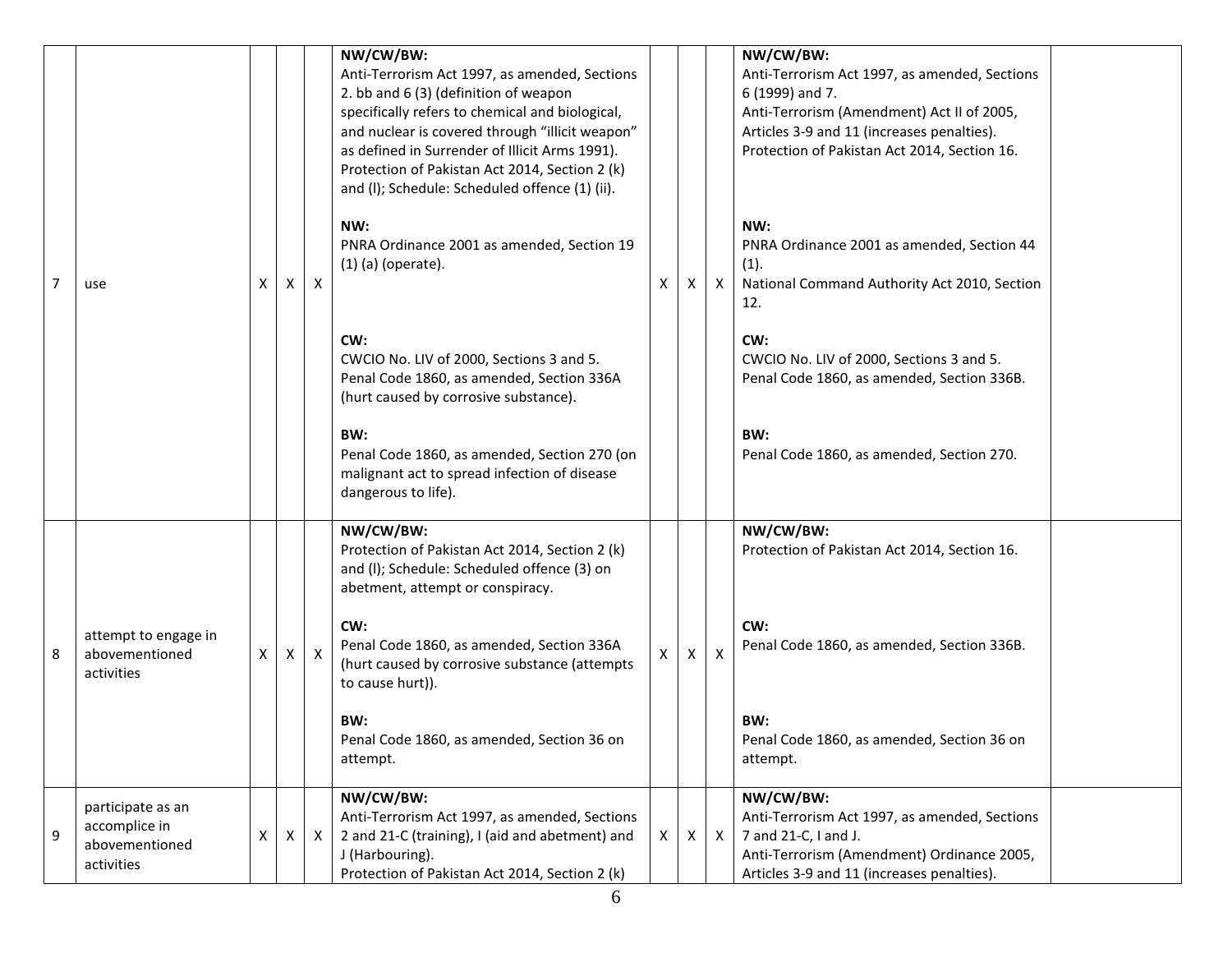|    |                                                                           |                |                |   | and (I); Schedule: Scheduled offence (3) on<br>abetment, attempt or conspiracy.<br>CW/BW:<br>Penal Code 1860, as amended, Section 107.                                                                                         |   |   |                  | National Command Authority Act 2010, Section<br>12.<br>Protection of Pakistan Act 2014, Section 16.<br>CW/BW:<br>Penal Code 1860, as amended, Section 107.                                                                                                                                                                                                            |
|----|---------------------------------------------------------------------------|----------------|----------------|---|--------------------------------------------------------------------------------------------------------------------------------------------------------------------------------------------------------------------------------|---|---|------------------|-----------------------------------------------------------------------------------------------------------------------------------------------------------------------------------------------------------------------------------------------------------------------------------------------------------------------------------------------------------------------|
| 10 | assist in<br>abovementioned<br>activities                                 | X              | X              | X | NW/CW/BW:<br>Anti-Terrorism Act 1997, as amended, Sections<br>2 and 21-C, I and J.<br>Protection of Pakistan Act 2014, Section 2 (k)<br>and (I); Schedule: Scheduled offence (3) on<br>abetment, attempt or conspiracy.<br>CW: | X | Χ | $\pmb{\times}$   | NW/CW/BW:<br>Protection of Pakistan Act 2014, Section 16.<br>Anti-Terrorism Act 1997, as amended, Sections<br>7 and 21-C, I and J.<br>Anti-Terrorism (Amendment) Ordinance 2005,<br>Articles 3-9 and 11 (increases penalties).<br>National Command Authority Act 2010, Section<br>12.<br>CW:                                                                          |
|    |                                                                           |                |                |   | CWCIO No. LIV of 2000, Section 3(d).                                                                                                                                                                                           |   |   |                  | CWCIO No. LIV of 2000, Section 3(d).                                                                                                                                                                                                                                                                                                                                  |
| 11 | finance<br>abovementioned<br>activities                                   | X              | X              | X | NW/CW/BW:<br>Anti-Terrorism Act 1997, as amended, Sections<br>11H-11K.<br>Anti-Money Laundering Act 2010, as amended,<br>Sections 3 and 6.<br>CW:<br>CWCIO No. LIV of 2000, Section 3(d) (assist in                            | X | X | $\boldsymbol{X}$ | NW/CW/BW:<br>Anti-Terrorism Act 1997, as amended, Section<br>$11-N$ .<br>Anti-Terrorism (Amendment) Ordinance 2005,<br>Article 5 (increases penalties).<br>National Command Authority Act 2010, Section<br>12.<br>Anti-Money Laundering Act 2010, as amended,<br>Section 4.<br>Financial Monitoring Unit established.<br>CW:<br>CWCIO No. LIV of 2000, Section 3 (3). |
| 12 | abovementioned<br>activities related to<br>means of delivery <sup>1</sup> | $\mathsf{X}^-$ | $\pmb{\times}$ |   | any way).<br>NW:<br>The Pakistan Arms Ordinance 1965, Section 3<br>(defines guided missiles and rockets as arms).<br>CW:<br>CWCIO No. LIV of 2000, Sections 2(c), 3-5.                                                         | Х | X |                  | NW:<br>The Pakistan Arms Ordinance 1965, Sections 13<br>and 29.<br>National Command Authority Act 2010, Section<br>12.<br>CW:<br>CWCIO No. LIV of 2000, Sections 3 (3), 4 (3)<br>and $5(2)$ .                                                                                                                                                                         |

1. Means of delivery: missiles, rockets and other unmanned systems capable of delivering nuclear, chemical, or biological weapons that are specially designed for such use.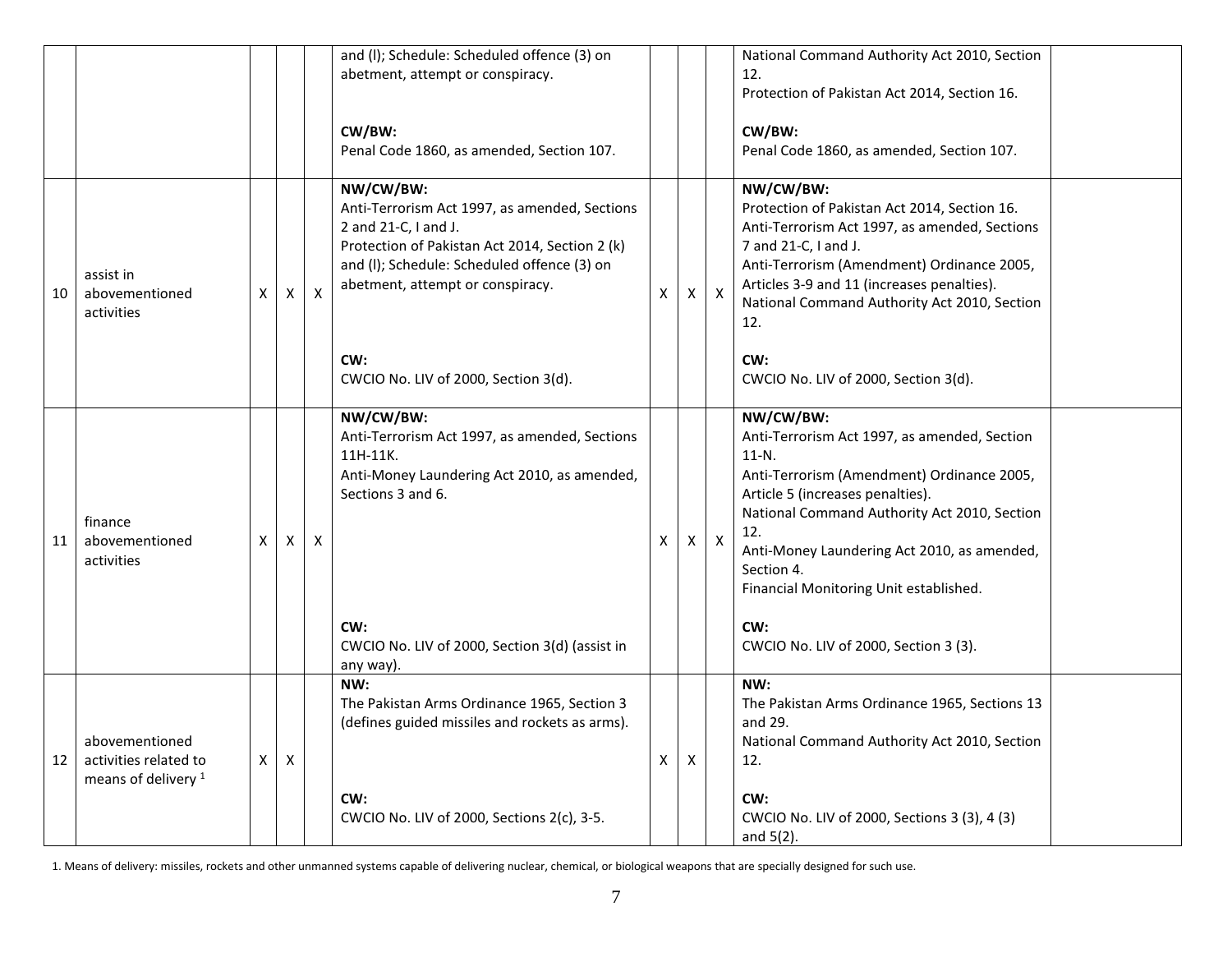## III. OP 3 (a) and (b) - Account for/Secure/Physically protect NW, CW and BW, including Related Materials<sup>2</sup>

| <b>Measures to establish</b><br>domestic controls to prevent                                                  |                                           |                | National legal and/or regulatory framework                                                                                                                                                                                                                                                                                                                                                                                                                                                                                                                                                                                                                                                                                                                                                                                                                                                      |                               |                        |              |                                                                                                                                                                                                                                                                                                                                                                                                 |                |
|---------------------------------------------------------------------------------------------------------------|-------------------------------------------|----------------|-------------------------------------------------------------------------------------------------------------------------------------------------------------------------------------------------------------------------------------------------------------------------------------------------------------------------------------------------------------------------------------------------------------------------------------------------------------------------------------------------------------------------------------------------------------------------------------------------------------------------------------------------------------------------------------------------------------------------------------------------------------------------------------------------------------------------------------------------------------------------------------------------|-------------------------------|------------------------|--------------|-------------------------------------------------------------------------------------------------------------------------------------------------------------------------------------------------------------------------------------------------------------------------------------------------------------------------------------------------------------------------------------------------|----------------|
| the proliferation of NW, CW,<br><b>BW, and their means of</b><br>delivery; controls over<br>related materials | $X$ /?<br>$\mathbf{B}$<br>N C<br>w w<br>W |                | <b>Source document</b>                                                                                                                                                                                                                                                                                                                                                                                                                                                                                                                                                                                                                                                                                                                                                                                                                                                                          | $\mathbf N$<br>W <sub>l</sub> | $X$ /?<br>$\mathsf{C}$ | B<br>ww      | <b>Source document</b>                                                                                                                                                                                                                                                                                                                                                                          | <b>Remarks</b> |
| Measures to account for<br>$\mathbf{1}$<br>production                                                         | X                                         | $\pmb{\times}$ | NW:<br>INFCIRC/34/116/135/239/248/393/418/705/8<br>16/920.<br>PNRA Ordinance 2001, Section 16.<br>Regulations for Licensing of Nuclear<br>Installations in Pakistan PAK/909 (Rev. 1) 2012.<br>Pakistan Nuclear Regulatory Authority<br>Enforcement Regulations - (PAK/950) 2010.<br>Regulations on the Safety of Nuclear Power<br>Plants Operation (PAK/913) (Rev. 1).<br>Regulations for the Licensing of Radiation<br>Facility(ies) other than Nuclear Installation(s) -<br>PAK/908 of 2004.<br>National Command Authority Act 2010, Section<br>7.<br>CW:<br>CWCIO No. LIV of 2000, Sections 7 and 21.<br><b>Chemical Weapons Convention</b><br>(Implementation) Rules 2010, Rule 5.<br>Environmental Protection Act 1997, Section 14.<br>BW:<br>Pakistan Biosafety Rules 2005, Section 19<br>(applies to living modified organisms,<br>substances, cells and products of<br>microorganisms). | $\pmb{\mathsf{X}}$            | X                      | $\mathsf{X}$ | NW:<br>PNRA Ordinance 2001, Section 44(1).<br>National Command Authority Act 2010, Section<br>12.<br>CW:<br>CWCIO No. LIV of 2000, Sections 19 and 21, and<br>Schedule IV.<br>Environmental Protection Act 1997, Section<br>$17(2)$ .<br>Hazardous Substances Rules 2003 (cancellation<br>of the license for not complying with the rules).<br>BW:<br>Pakistan Biosafety Rules 2005, Section 5. |                |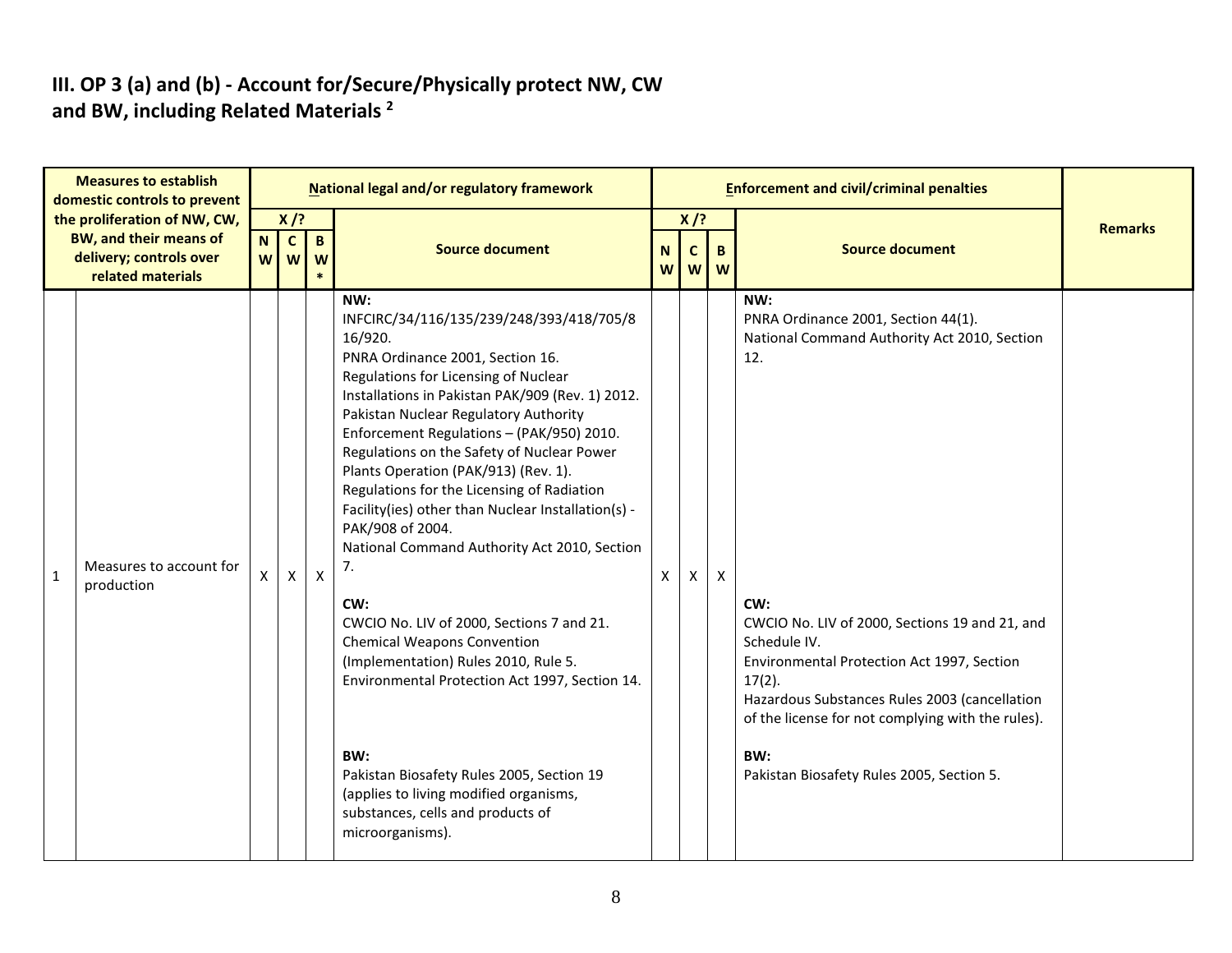|                |                                    |   |   |                  | NW:<br>PNRA Ordinance 2001, Section 16.<br>Pakistan Nuclear Regulatory Authority<br>Enforcement Regulations - (PAK/950) 2010.                                                                                                                                                                                                                                                                                                                                                                                                                                                 |   |   |                           | NW:<br>PNRA Ordinance 2001, Section 44(1).<br>National Command Authority Act 2010, Section<br>12. |  |
|----------------|------------------------------------|---|---|------------------|-------------------------------------------------------------------------------------------------------------------------------------------------------------------------------------------------------------------------------------------------------------------------------------------------------------------------------------------------------------------------------------------------------------------------------------------------------------------------------------------------------------------------------------------------------------------------------|---|---|---------------------------|---------------------------------------------------------------------------------------------------|--|
| $\overline{2}$ | Measures to account for<br>use     | X | Χ | $\mathsf{X}$     | Regulations for the Licensing of Radiation<br>Facility(ies) other than Nuclear Installation(s) -<br>PAK/908 of 2004.<br>Regulations on the Safety of Nuclear Power<br>Plants Operation (PAK/913) (Rev. 1) 2008.<br>Regulations on Radiation Protection (PAK/904)<br>2004, as amended, Rule 20.<br>Regulations for Licensing of Nuclear<br>Installations in Pakistan PAK/909 (Rev. 1) 2012.<br>National Command Authority Act 2010, Section<br>7.                                                                                                                              | X | X | $\mathsf{x}$              |                                                                                                   |  |
|                |                                    |   |   |                  | CW:<br>CWCIO No. LIV of 2000, Sections 7 and 21.<br><b>Chemical Weapons Convention</b><br>(Implementation) Rules 2010, Rule 5.                                                                                                                                                                                                                                                                                                                                                                                                                                                |   |   |                           | CW:<br>CWCIO No. LIV of 2000, Sections 19 and 21, and<br>Schedule IV.                             |  |
|                |                                    |   |   |                  | BW:<br>Pakistan Biosafety Rules 2005, Rules 17 and 19<br>(applies to living modified organisms,<br>substances and cells).                                                                                                                                                                                                                                                                                                                                                                                                                                                     |   |   |                           | BW:<br>Pakistan Biosafety Rules 2005, Section 5.                                                  |  |
| 3              | Measures to account for<br>storage | X | X | $\boldsymbol{X}$ | NW:<br>PNRA Ordinance 2001, Section 16.<br>Nuclear Safety and Radiation Protection<br>Regulations 1990, Rule 59(i).<br>Regulations for the Licensing of Radiation<br>Facility(ies) other than Nuclear Installation(s) -<br>PAK/908 of 2004.<br>Regulations on the Safety of Nuclear Power<br>Plants Operation PAK/913) (Rev. 1) 2008.<br>Regulations on Radiation Protection (PAK/904)<br>2004, as amended, Rules 20 and 21<br>Regulations for Licensing of Nuclear<br>Installations in Pakistan PAK/909 (Rev. 1) 2012.<br>National Command Authority Act 2010, Section<br>7. | X | X | $\boldsymbol{\mathsf{X}}$ | NW:<br>PNRA Ordinance 2001, Section 44(1).<br>National Command Authority Act 2010, Section<br>12. |  |
|                |                                    |   |   |                  | CW:<br>CWCIO No. LIV of 2000, Sections 7 (retention)                                                                                                                                                                                                                                                                                                                                                                                                                                                                                                                          |   |   |                           | CW:<br>CWCIO No. LIV of 2000, Sections 19 and 21, and                                             |  |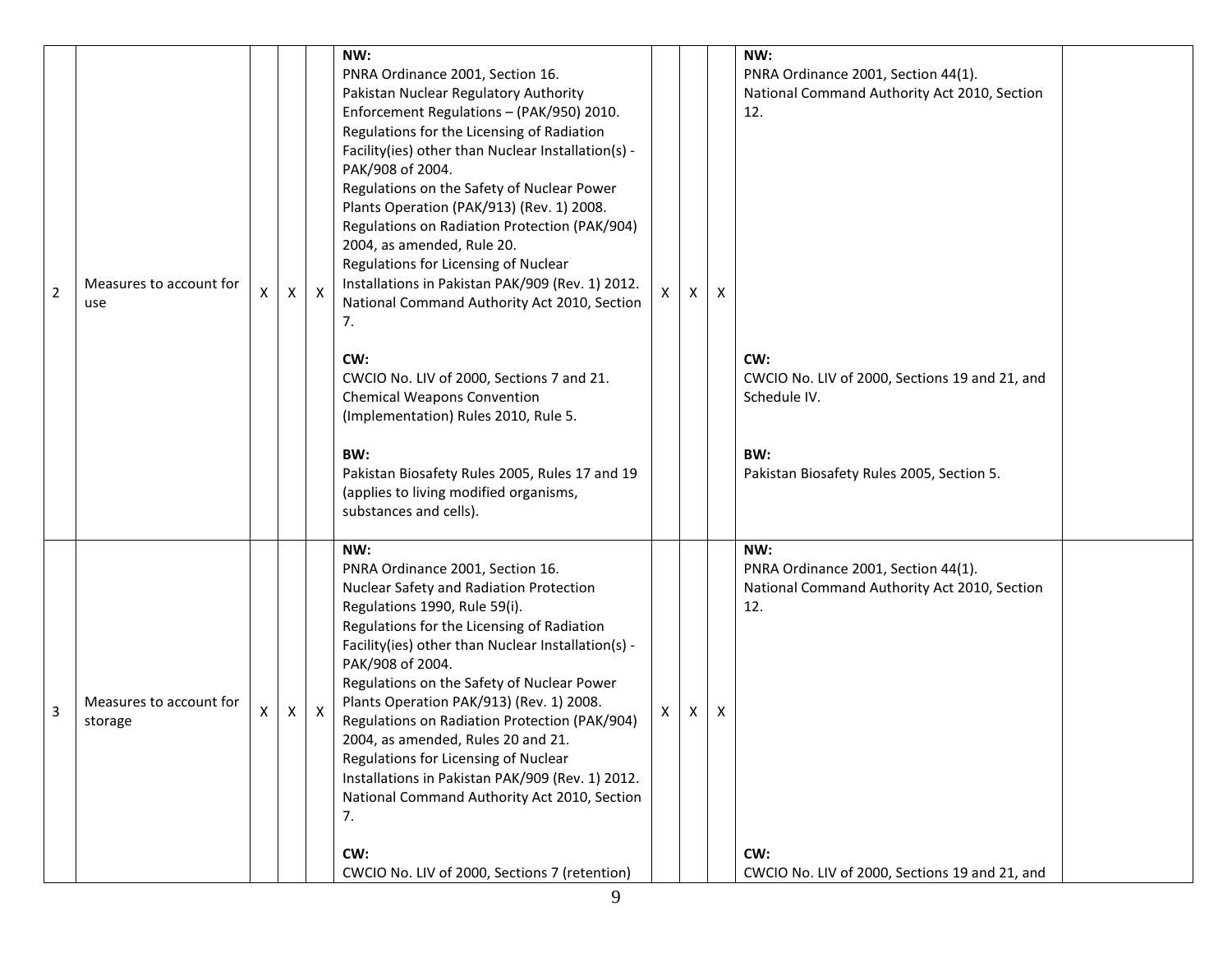|   |                                      |   |                |              | and 21.<br><b>Chemical Weapons Convention</b><br>(Implementation) Rules 2010, Rule 5.<br>Environmental Protection Act 1997, Section 14.<br>BW:<br>Pakistan Biosafety Rules 2005, Rule 2 (applies<br>to storage of living modified organisms,<br>substances and cells).                                                                                                                                                                                                                                    |   |   |                           | Schedule IV.<br>Environmental Protection Act 1997, Section<br>$17(2)$ .<br>BW:<br>Pakistan Biosafety Rules 2005, Section 5.                                                                                                                                                                                                                                                                                                                                                                                    |  |
|---|--------------------------------------|---|----------------|--------------|-----------------------------------------------------------------------------------------------------------------------------------------------------------------------------------------------------------------------------------------------------------------------------------------------------------------------------------------------------------------------------------------------------------------------------------------------------------------------------------------------------------|---|---|---------------------------|----------------------------------------------------------------------------------------------------------------------------------------------------------------------------------------------------------------------------------------------------------------------------------------------------------------------------------------------------------------------------------------------------------------------------------------------------------------------------------------------------------------|--|
| 4 | Measures to account for<br>transport | X | $\pmb{\times}$ |              | NW:<br>Nuclear Regulatory Authority Ordinance 2001,<br>Section 16.<br>National Regulations for the Safe Transport of<br>Radioactive Material - PAK/916 - 2007, Rule 5.<br>National Command Authority Act 2010, Section<br>7.<br>CW:<br>Environmental Protection Act 1997, Section 14.<br>Hazardous Substances Rules 2003, Rule 21<br>(Transport of hazardous substances Lists-<br>Schedule II, includes CWC chemicals such as<br>Mustard gas: Bis(2-chloroethyl) sulphide and<br>Phosphorus oxychloride). | X | X |                           | NW:<br>Nuclear Regulatory Authority Ordinance 2001,<br>Section 44(1).<br>National Command Authority Act 2010, Section<br>12.<br>CW:<br>Hazardous Substances Rules 2003, Rule 21<br>(Transport of hazardous substances Lists-<br>Schedule II, includes CWC chemicals such as<br>Mustard gas: Bis(2-chloroethyl) sulphide and<br>Phosphorus oxychloride).                                                                                                                                                        |  |
| 5 | Measures to secure<br>production     | X | $\mathsf{X}$   | $\mathsf{X}$ | NW:<br>Regulations on the Safety of Nuclear Power<br>Plants Operation (PAK/913) (Rev. 1) 2008.<br>National Command Authority Act 2010, Section<br>7.<br>PNRA Regulations on Physical Protection of<br><b>Nuclear Material and Nuclear Installations</b><br>PAK/925 2019.<br>CW:<br>Hazardous Substances Rules 2003 (Lists<br>includes several CWC chemicals and Article 17 -<br>Safety Plan).<br>CWCIO No. LIV of 2000, Section 7.<br>BW:<br>Pakistan Biosafety Rules 2005, Section 19.                   | X | X | $\boldsymbol{\mathsf{X}}$ | NW:<br>Nuclear Regulatory Authority Ordinance 2001,<br>Section 44(1).<br>National Command Authority Act 2010, Section<br>12.<br>PNRA Regulations on Physical Protection of<br><b>Nuclear Material and Nuclear Installations</b><br>PAK/925 2019.<br>CW:<br>CWCIO No. LIV of 2000, Section 19 and Schedule<br>IV.<br>Hazardous Substances Rules 2003 (cancellation<br>of the license for not complying with the rules).<br>Environmental Protection Act, Section 17 (2).<br>BW:<br>Bio-Safety Guidelines, 2005. |  |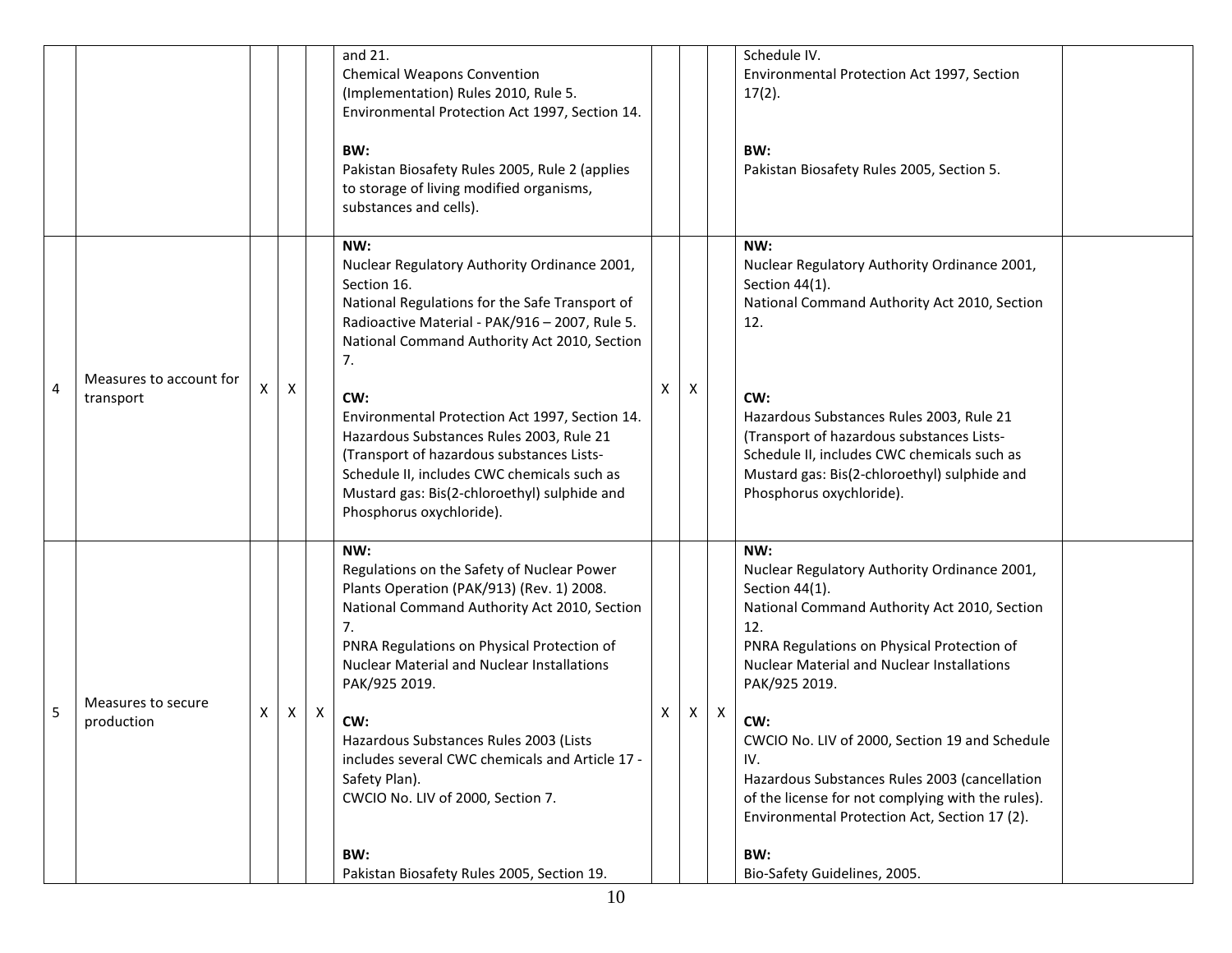|                |                               |   |          |                  | National Laboratory Biosafety and Biosecurity<br>Policy 2017.                                                                                                                                                                                                                                                                                                                                                                                                                                                                                                                                                                                                                      |   |              |                  | National Laboratory Biosafety and Biosecurity<br>Policy 2017.                                                                                                                                                                                                                                                                                                                                                                                                                                                                                                                                                                                                                                   |  |
|----------------|-------------------------------|---|----------|------------------|------------------------------------------------------------------------------------------------------------------------------------------------------------------------------------------------------------------------------------------------------------------------------------------------------------------------------------------------------------------------------------------------------------------------------------------------------------------------------------------------------------------------------------------------------------------------------------------------------------------------------------------------------------------------------------|---|--------------|------------------|-------------------------------------------------------------------------------------------------------------------------------------------------------------------------------------------------------------------------------------------------------------------------------------------------------------------------------------------------------------------------------------------------------------------------------------------------------------------------------------------------------------------------------------------------------------------------------------------------------------------------------------------------------------------------------------------------|--|
| 6              | Measures to secure use        | X | X        | $\boldsymbol{X}$ | NW:<br>PNRA Regulations on Physical Protection of<br><b>Nuclear Material and Nuclear Installations</b><br>PAK/925 2019.<br>PNRA Regulations on Radiation Protection<br>(PAK/904) 2004.<br>Nuclear Regulatory Authority Ordinance 2001,<br>Section 16.<br>Regulations on the Safety of Nuclear Power<br>Plants Operation (PAK/913) (Rev. 1) 2008.<br>National Command Authority Act 2010, Section<br>7.<br>CW:<br>Hazardous Substances Rules 2003: Lists<br>includes several CWC chemicals and Article 17 -<br>Safety Plan.<br>CWCIO No. LIV of 2000, Section 7.<br>BW:<br>Pakistan Biosafety Rules 2005, Rule 19.<br>National Laboratory Biosafety and Biosecurity<br>Policy 2017. | X | X            | $\boldsymbol{X}$ | NW:<br>PNRA Regulations on Physical Protection of<br>Nuclear Material and Nuclear Installations -<br>PAK/925 2019.<br>Nuclear Regulatory Authority Ordinance 2001,<br>Section 44(1).<br>National Command Authority Act 2010, Section<br>12.<br>CW:<br>CWCIO No. LIV of 2000, Section 19 and Schedule<br>IV.<br>Hazardous Substances Rules 2003 (cancellation<br>of the license for not complying with the rules).<br>Environmental Protection Act, Section 17(2).<br>BW:<br>Pakistan Biosafety Rules 2005, Rule 20<br>(deliberate or unintentional release is not<br>allowed).<br>Environmental Protection Act, Section 17(2).<br>National Laboratory Biosafety and Biosecurity<br>Policy 2017. |  |
| $\overline{7}$ | Measures to secure<br>storage | X | $\times$ | $\mathsf{X}$     | NW:<br>PNRA Regulations on Physical Protection of<br><b>Nuclear Material and Nuclear Installations</b><br>PAK/925 2019.<br>National Command Authority Act 2010, Section<br>7.<br>Nuclear Regulatory Authority Ordinance 2001,<br>Section 16.<br>PNRA Regulation on Radiation Protection<br>(PAK/904) 2004.<br>Regulations on the Safety of Nuclear Power                                                                                                                                                                                                                                                                                                                           | X | $\mathsf{X}$ | $\mathsf{X}$     | NW:<br>PNRA Regulations on Physical Protection of<br>Nuclear Material and Nuclear Installations -<br>PAK/925 2019.<br>National Command Authority Act 2010, Section<br>12.<br>Nuclear Regulatory Authority Ordinance 2001,<br>Section 44.                                                                                                                                                                                                                                                                                                                                                                                                                                                        |  |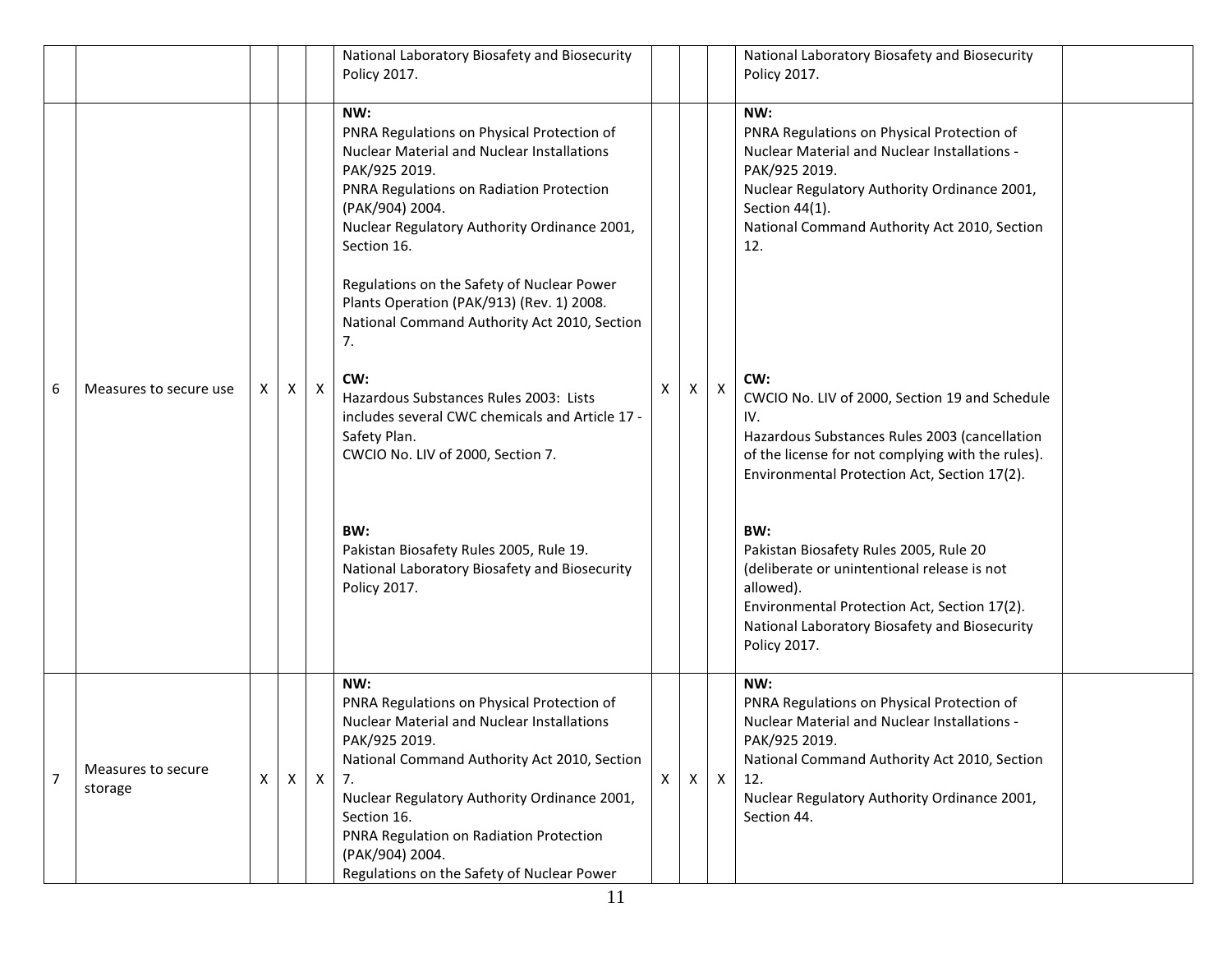|   |                                 |   |              |                           | Plants Operation (PAK/913) (Rev. 1) 2008.                                                                                                                                                                                                                                                                                                                                                                                                                                           |   |   |              |                                                                                                                                                                                                                                                                                                                                                                                                                                                 |  |
|---|---------------------------------|---|--------------|---------------------------|-------------------------------------------------------------------------------------------------------------------------------------------------------------------------------------------------------------------------------------------------------------------------------------------------------------------------------------------------------------------------------------------------------------------------------------------------------------------------------------|---|---|--------------|-------------------------------------------------------------------------------------------------------------------------------------------------------------------------------------------------------------------------------------------------------------------------------------------------------------------------------------------------------------------------------------------------------------------------------------------------|--|
|   |                                 |   |              |                           | CW:<br>Hazardous Substances Rules 2003 (Lists<br>includes several CWC chemicals and Article 17 -<br>Safety Plan).<br><b>Chemical Weapons Convention</b><br>(Implementation) Rules 2010, Rule 11<br>(requirement of registration with details of<br>suitable storage facility).<br>BW:<br>Pakistan Biosafety Rules 2005, Rules 2, 19, 21<br>and 22 (applies to living modified organisms,<br>substances and cells).<br>National Laboratory Biosafety and Biosecurity<br>Policy 2017. |   |   |              | CW:<br><b>Chemical Weapons Convention</b><br>(Implementation) Rules 2010, Rule 14(3) (any<br>Contravention to the provisions of Section 23 of<br>Ordinance that is registration).<br>Hazardous Substances Rules 2003 (cancellation<br>of the license for not complying with the rules).<br>Environmental Protection Act, Section 17(2).<br>BW:<br>Bio-Safety Guidelines, 2005.<br>National Laboratory Biosafety and Biosecurity<br>Policy 2017. |  |
| 8 | Measures to secure<br>transport | X | X            | X I                       | NW:<br>PNRA Regulations on Physical Protection of<br>Nuclear Material and Nuclear Installations -<br>PAK/925 2019.<br>PNRA Regulations for the Safe Transport of<br>Radioactive Material - PAK/916, 2007.<br>PNRA Regulations on Radiation Protection<br>(PAK/904) 2004.<br>Nuclear Regulatory Authority Ordinance 2001,<br>Section 16.<br>Regulations on the Safety of Nuclear Power<br>Plants Operation (PAK/913) (Rev. 1) 2008.<br>CW:                                           | X | X | X            | NW:<br>PNRA Regulations on Physical Protection of<br>Nuclear Material and Nuclear Installations -<br>PAK/925 2019.<br>National Command Authority Act 2010, Section<br>12.<br>Nuclear Regulatory Authority Ordinance 2001,<br>Section 44.<br>CW:                                                                                                                                                                                                 |  |
|   |                                 |   |              |                           | Hazardous Substances Rules 2003, Rule 21<br>(Transport of hazardous substances).<br>BW:<br>Biosafety Guidelines 2005.<br>National Laboratory Biosafety and Biosecurity<br>Policy 2017.                                                                                                                                                                                                                                                                                              |   |   |              | Environmental Protection Act, Section 17(2).<br>BW:<br>National Laboratory Biosafety and Biosecurity<br>Policy 2017.                                                                                                                                                                                                                                                                                                                            |  |
| 9 | Physical protection<br>measures | X | $\mathsf{X}$ | $\boldsymbol{\mathsf{X}}$ | NW:<br>PNRA Regulations on Physical Protection of<br>Nuclear Material and Nuclear Installations -                                                                                                                                                                                                                                                                                                                                                                                   | X | X | $\mathsf{X}$ | NW:<br>PNRA Regulations on Physical Protection of<br>Nuclear Material and Nuclear Installations -                                                                                                                                                                                                                                                                                                                                               |  |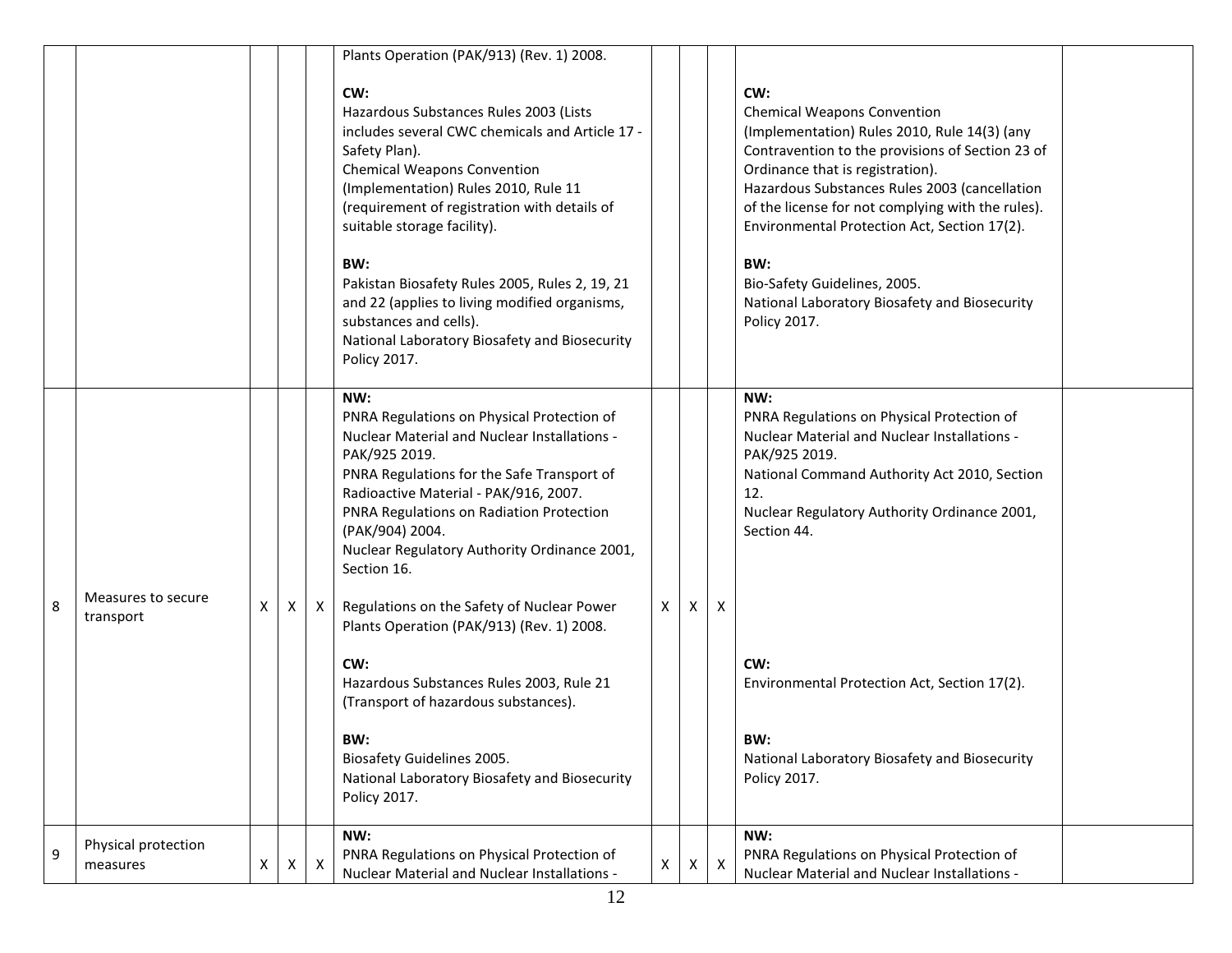|                            |   |            |              | PAK/925 2019.<br>PNRA Regulation PAK/911.<br>Licensees to follow IAEA INFCIRC/224/Rev.4 -<br>Physical Protection of Nuclear Material and<br>Nuclear Facilities.<br>Pakistan Nuclear Regulatory Authority<br>Ordinance 2001 - Ordinance No. III of 2001,<br>Section 16-f.<br>Nuclear Safety and Radiation Protection<br>Regulations 1990, Rule 44.                                                                                            |              |            |                           | PAK/925 2019.<br>National Command Authority Act 2010, Section<br>12.<br>Nuclear Regulatory Authority Ordinance 2001,<br>Section 44.                                                                                                    |  |
|----------------------------|---|------------|--------------|----------------------------------------------------------------------------------------------------------------------------------------------------------------------------------------------------------------------------------------------------------------------------------------------------------------------------------------------------------------------------------------------------------------------------------------------|--------------|------------|---------------------------|----------------------------------------------------------------------------------------------------------------------------------------------------------------------------------------------------------------------------------------|--|
|                            |   |            |              | Regulations on the Safety of Nuclear Power<br>Plants Operation (PAK/913) (Rev. 1) 2008,<br>Regulation 9 (physical protection).<br>Regulations for the Safe Transport of<br>Radioactive Material - PAK/916, 2007.<br>CW:<br>CWCIO No. LIV of 2000, Schedule IV (Regime<br>for other chemical production facilities).<br>Hazardous Substances Rules 2003, Rule 17.                                                                             |              |            |                           | CW:<br>Environmental Protection Act, Section 17(2).                                                                                                                                                                                    |  |
|                            |   |            |              | BW:<br>Pakistan Biosafety Rules 2005, Rule 5.<br>National Laboratory Biosafety and Biosecurity<br>Policy 2017.                                                                                                                                                                                                                                                                                                                               |              |            |                           | BW:<br>Biosafety Guidelines, 2005 (The National<br>Biosafety Committee has the power to ensure<br>that laboratory work conforms to national<br>biosafety guidelines).<br>National Laboratory Biosafety and Biosecurity<br>Policy 2017. |  |
| 10   Personnel Reliability | X | $\ddot{?}$ | $\mathsf{X}$ | NW:<br>PAK Employees (Service) Regulations 2004,<br>Chapter VII.<br>Nuclear Regulatory Authority Ordinance 2001,<br>Sections 51 and 52.<br>Regulations on the Safety of Nuclear Power<br>Plants Operation (PAK/913) (Rev. 1), especially<br>Annexes I-V.<br>PAK/1401 Staffing of nuclear power plants and<br>the recruitment, training and authorisation of<br>operation personnel.<br>National Command Authority Act 2010, Section<br>7(d). | $\mathbf{v}$ | $\ddot{?}$ | $\boldsymbol{\mathsf{X}}$ | NW:<br>National Command Authority Act 2010, Section<br>$7(d)$ .<br>PNRA ensures that each nuclear installation has<br>qualified and trained personnel.                                                                                 |  |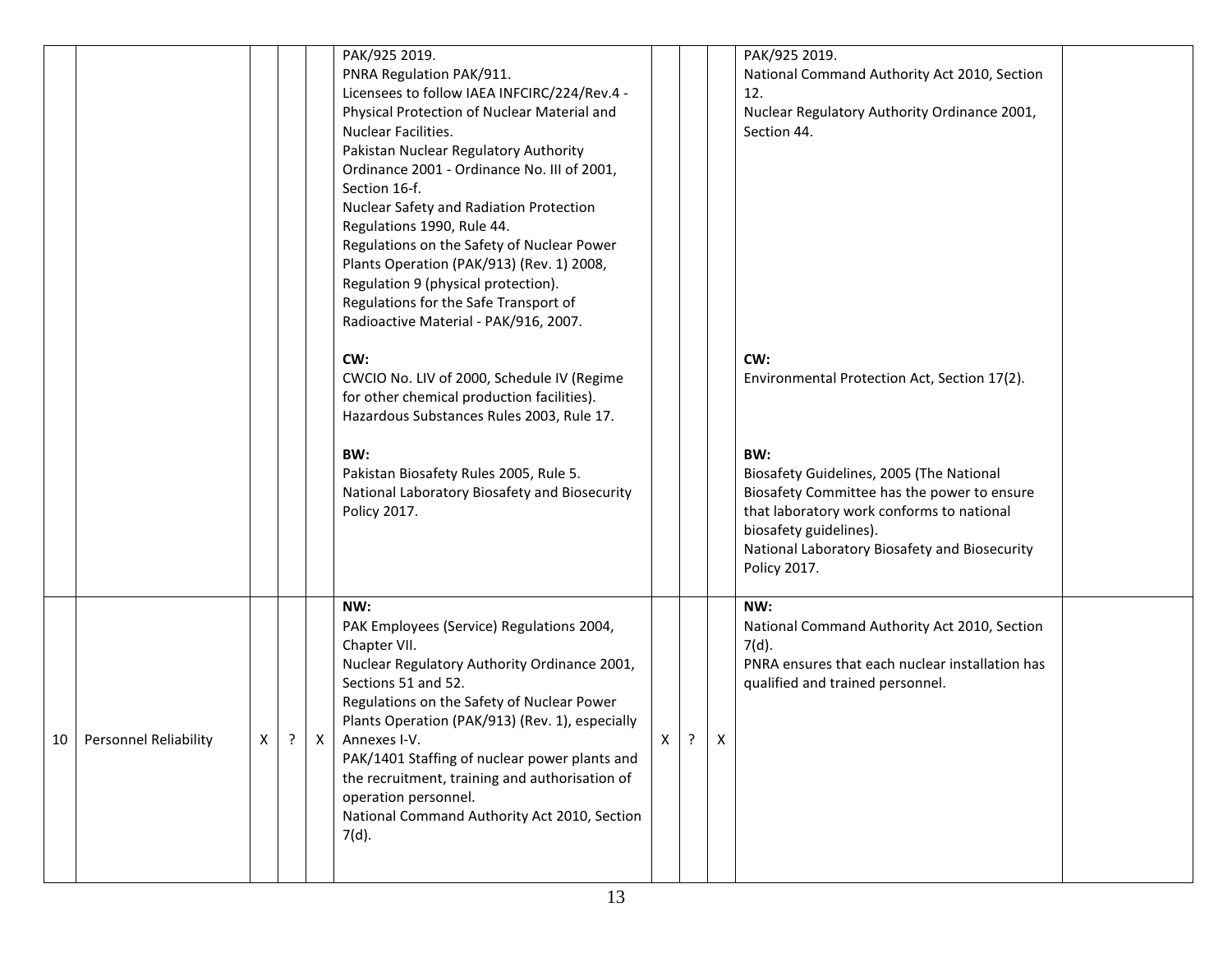|  | CW:<br>Hazardous Substances Rules 2003, Rule 12 (A)<br>record of every worker shall be maintained<br>containing, amongst other details, his name<br>and address, his medical check-up history, and<br>the hazardous substances handled by him). |  | CW:<br>Environmental Protection Act, Section 17(2).                                                                                                                                                                                                 |
|--|-------------------------------------------------------------------------------------------------------------------------------------------------------------------------------------------------------------------------------------------------|--|-----------------------------------------------------------------------------------------------------------------------------------------------------------------------------------------------------------------------------------------------------|
|  | BW:<br>Pakistan Biosafety Rules 2005, Rule 5 f) and h).<br>National Laboratory Biosafety and Biosecurity<br>Policy 2017.                                                                                                                        |  | BW:<br>The National Biosafety Committee has the<br>power to restrain any person, authority or<br>institute involved with genetic manipulation<br>experiments of potential hazards.<br>National Laboratory Biosafety and Biosecurity<br>Policy 2017. |

2. Related materials: materials, equipment and technology covered by relevant multilateral treaties and arrangements, or included on national control lists, which could be used for the design, development, production or<br>us

\* Information required in this section may also be available in the State's Confidence Building Measures report, if submitted to the BWC Implementation Support Unit (online at:

http://www.unog.ch/80256EE600585943/(httpPages)/4FA4DA37A55C7966C12575780055D9E8?OpenDocument)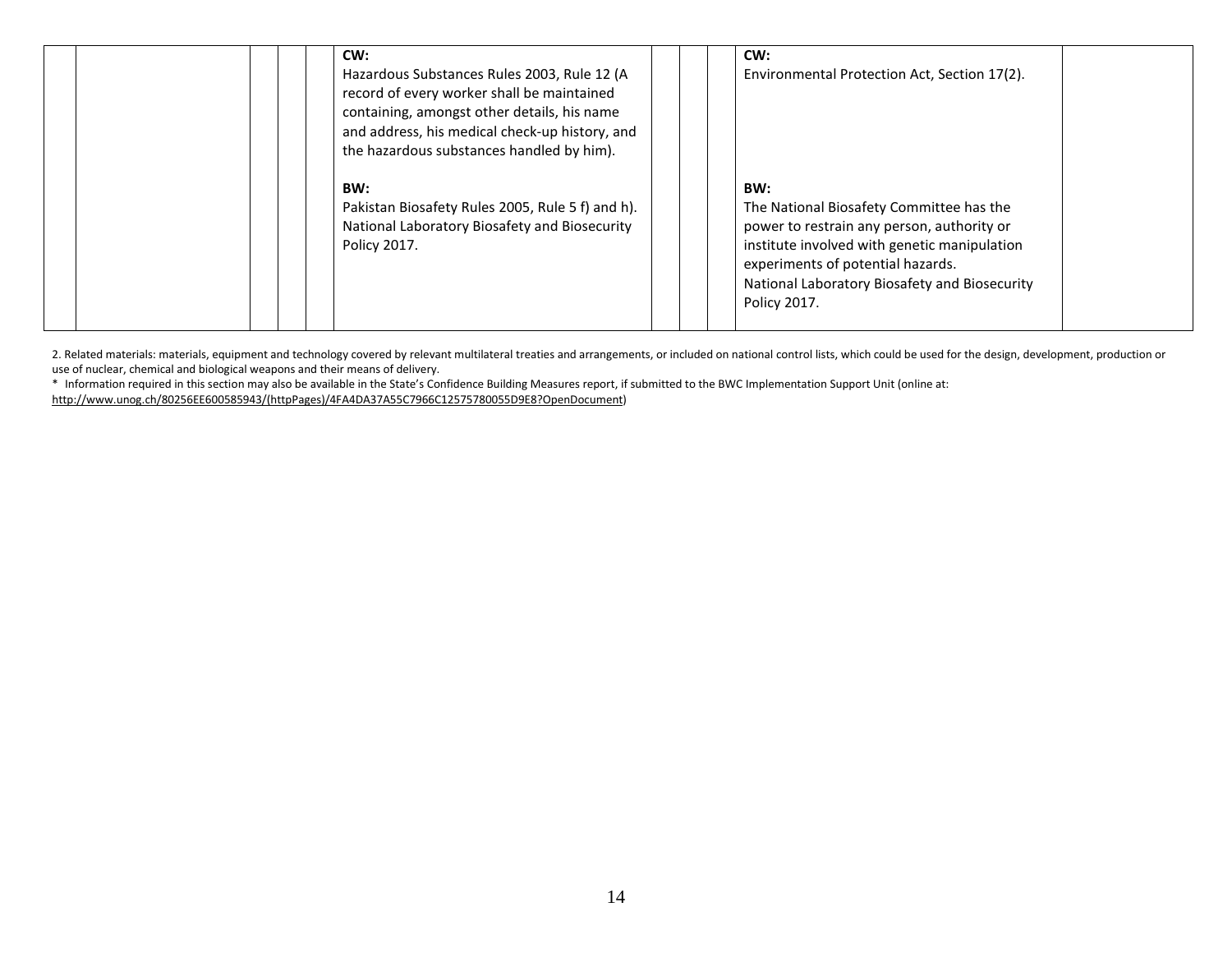### IV. OP 3 (a) and (b) - Account for/Secure/Physically protect NW including Related Materials (NW specific)

|                | <b>Measures to establish</b><br>domestic controls to prevent<br>the proliferation of NW, and<br>their means of delivery;<br>controls over related<br>materials | Source document                                                                                                                                                                                                                                                                                                                                                                                                                                                                                                                                                                                                                   |  |  |  |  |  |  |  |  |  |
|----------------|----------------------------------------------------------------------------------------------------------------------------------------------------------------|-----------------------------------------------------------------------------------------------------------------------------------------------------------------------------------------------------------------------------------------------------------------------------------------------------------------------------------------------------------------------------------------------------------------------------------------------------------------------------------------------------------------------------------------------------------------------------------------------------------------------------------|--|--|--|--|--|--|--|--|--|
| $\mathbf{1}$   | National regulatory<br>authority                                                                                                                               | National Command Authority Act 2010, Section 3.<br>Pakistan Nuclear Regulatory Authority Ordinance No. 3 of 2001, Section 3.<br>Pakistan Atomic Energy Commission (Amendment) Ordinance No. 7 of 2001, Article 3.<br>Strategic Plans Division (SPD) is the secretariat of National Command Authority (NCA).<br>Pakistan Nuclear Regulatory Authority (PNRA).<br>PNRA has established three Regional Nuclear Safety Directorates (RNSDs) at Islamabad, Karachi and Kundian.<br>Regional offices at Peshawar and Quetta to assist law enforcement agencies in combating illicit trafficking of radioactive<br>sources and material. |  |  |  |  |  |  |  |  |  |
| $\overline{2}$ | Licensing of nuclear<br>installations/entities/<br>use of materials                                                                                            | PNRA Regulation PAK/909.<br>Nuclear Regulatory Authority Ordinance 2001, Sections 19-24.<br>Regulations for the Licensing of Radiation Facility(ies) other than Nuclear Installation(s) - PAK/908.                                                                                                                                                                                                                                                                                                                                                                                                                                |  |  |  |  |  |  |  |  |  |
| $\overline{3}$ | IAEA Safeguards<br>Agreements                                                                                                                                  | INFCIRC/920.<br>INFCIRC/816.<br>INFCIRC/705.<br>INFCIRC/418.<br>INFCIRC/393.<br>INFCIRC/248.<br>INFCIRC/239.<br>INFCIRC/116.<br>INFCIRC/135.<br>INFCIRC/34.                                                                                                                                                                                                                                                                                                                                                                                                                                                                       |  |  |  |  |  |  |  |  |  |
| 4              | <b>IAEA Code of Conduct</b><br>on Safety and Security<br>of Radioactive Sources                                                                                | Declared Political Commitment to Adhere<br>(Pakistan Nuclear Regulatory Authority has issued regulations PAK/926 to implement this code).                                                                                                                                                                                                                                                                                                                                                                                                                                                                                         |  |  |  |  |  |  |  |  |  |
| 5              | Supplementary<br>Guidance on the Import<br>and Export of<br>Radioactive Sources of<br>the Code of Conduct on                                                   | Declared Political Commitment to Adhere.                                                                                                                                                                                                                                                                                                                                                                                                                                                                                                                                                                                          |  |  |  |  |  |  |  |  |  |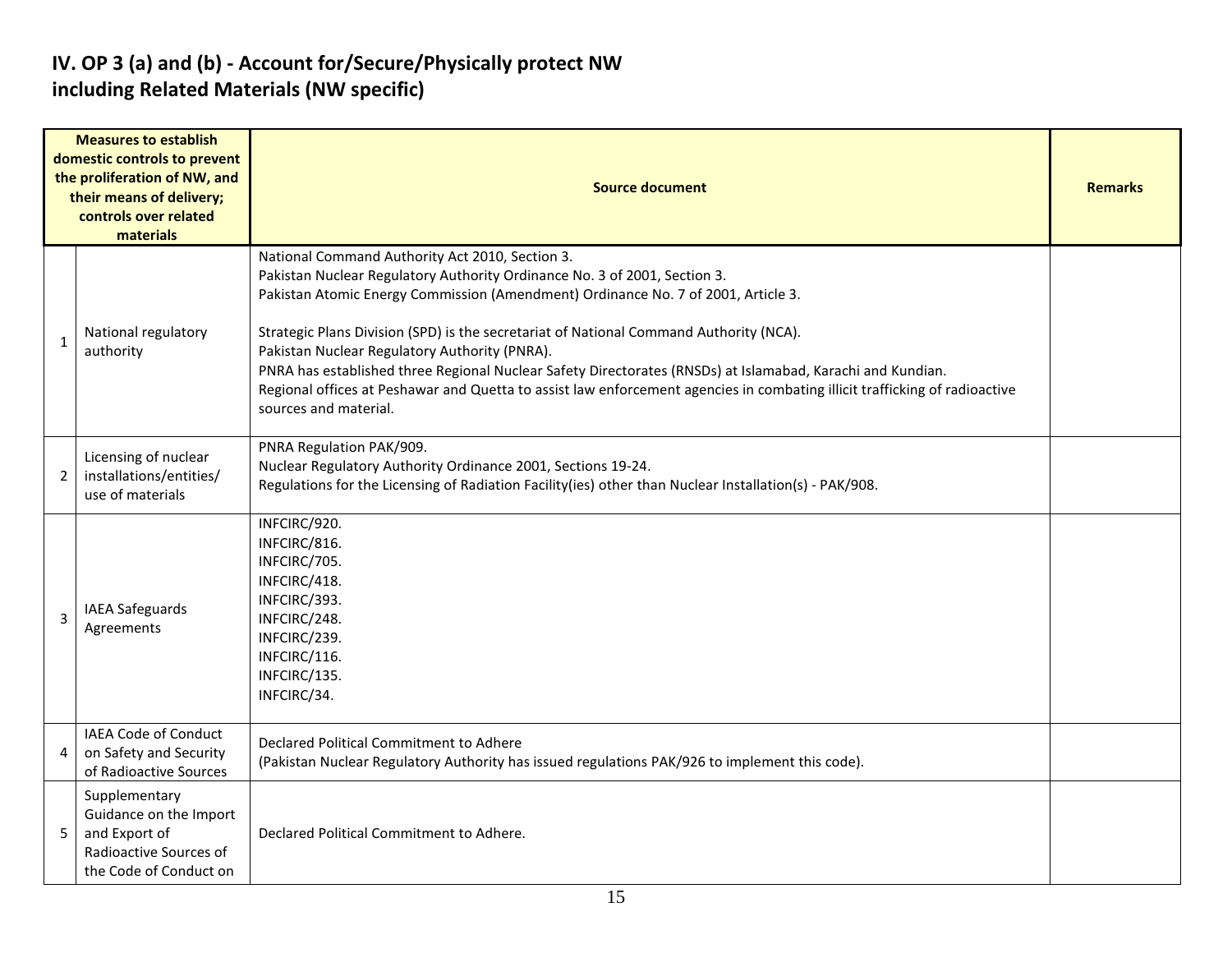|              | the Safety and Security<br>of Radioactive Sources                                                                                                     |                                                                                                                                                                                                                       |  |
|--------------|-------------------------------------------------------------------------------------------------------------------------------------------------------|-----------------------------------------------------------------------------------------------------------------------------------------------------------------------------------------------------------------------|--|
| 6            | IAEA Incident and<br><b>Trafficking Database</b>                                                                                                      | Participates.                                                                                                                                                                                                         |  |
|              | <b>Integrated Nuclear</b><br><b>Security Support Plan</b><br>(INSSP) / International<br><b>Physical Protection</b><br><b>Advisory Service (IPPAS)</b> | Expressed intention to host IPPAS as the earliest opportune time<br>(Source Link: Statement of Chairman Pakistan Atomic Energy Commission:<br>https://link.springer.com/content/pdf/10.1007%2F978-3-030-42913-3.pdf). |  |
| 8            | Applying the physical<br>protection<br>recommendations in<br>INFCIRC/225/Rev.5                                                                        | PNRA Regulations on Physical Protection of Nuclear Material and Nuclear Installations -PAK/925 2019.                                                                                                                  |  |
| $\mathsf{q}$ | Other Agreements<br>related to IAEA                                                                                                                   | INFCIRC/919.<br>The Text of a Regional Co-operative Agreement for Research, Development and Training Related to Nuclear Science and<br>Technology.                                                                    |  |
| 10           | National legislation and<br>regulations related to<br>nuclear material<br>including CPPNM                                                             | PNRA Regulations on Physical Protection of Nuclear Material and Nuclear Installations -PAK/925.                                                                                                                       |  |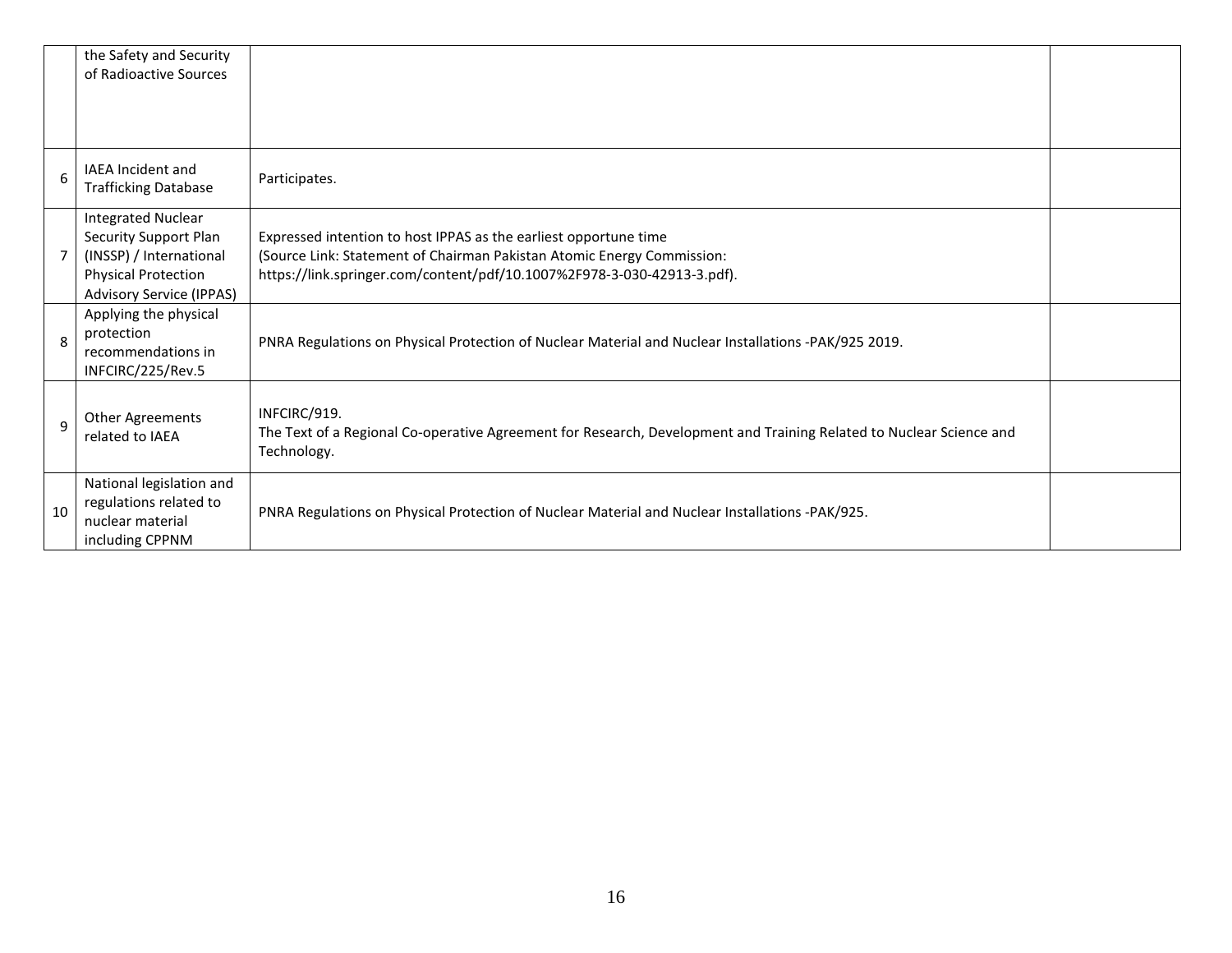### V. OP 3 (a) and (b) - Account for/Secure/Physically protect CW including Related Materials (CW specific)

| <b>Measures to establish</b><br>domestic controls to prevent<br>the proliferation of CW, and<br>their means of delivery;<br>controls over related<br>materials |                                                                                                                     | <b>Source document</b>                                                                                                                                                                                                                                                                                                           |  |  |  |  |  |  |  |
|----------------------------------------------------------------------------------------------------------------------------------------------------------------|---------------------------------------------------------------------------------------------------------------------|----------------------------------------------------------------------------------------------------------------------------------------------------------------------------------------------------------------------------------------------------------------------------------------------------------------------------------|--|--|--|--|--|--|--|
|                                                                                                                                                                | National CWC authority                                                                                              | CWCIO No. LIV of 2000, Section 9.<br><b>CWC National Authority.</b><br>Government of Pakistan, Ministry of Foreign Affairs, Secretary - Disarmament Coordination Cell.                                                                                                                                                           |  |  |  |  |  |  |  |
| $\overline{2}$                                                                                                                                                 | Licensing/registration of<br>installations/facilities/<br>persons/entities/use/<br>handling of related<br>materials | Hazardous Substances Rules 2003, Rule 7 (Lists includes several CWC chemicals).<br>CWCIO No. LIV of 2000, Section 23 (1).<br>Hazardous Substances Rules 2003, Rule 15 (cancellation of the license for not complying with the rules).<br>Environmental Protection Act, Section 17(2).<br><b>Environmental Protection Agency.</b> |  |  |  |  |  |  |  |
| $\overline{3}$                                                                                                                                                 | Old or abandoned<br>chemical weapons                                                                                | Pakistan is not a Possessor State.                                                                                                                                                                                                                                                                                               |  |  |  |  |  |  |  |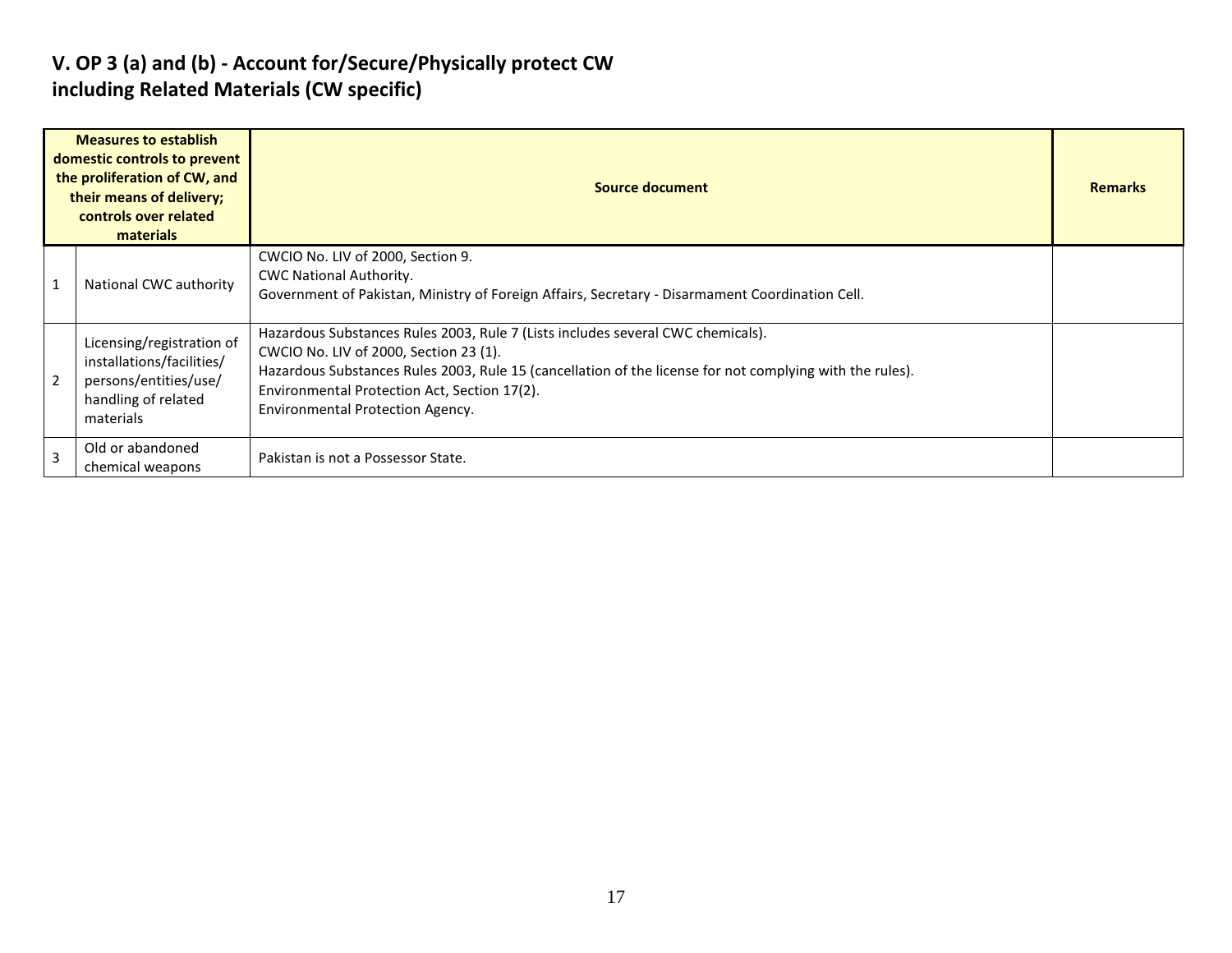#### VI. OP 3 (a) and (b) - Account for/Secure/Physically protect BW including Related Materials (BW specific)

| <b>Measures to establish</b><br>domestic controls to prevent<br>the proliferation of BW, their<br>means of delivery; controls<br>over related materials | Source document                                                                                              | <b>Remarks</b> |
|---------------------------------------------------------------------------------------------------------------------------------------------------------|--------------------------------------------------------------------------------------------------------------|----------------|
| Licensing/registration of<br>installations/facilities/<br>persons/entities/use/<br>handling of materials                                                | Pakistan Biosafety Rules 2005, Rules 11 and 15 (applies to living modified organisms, substances and cells). |                |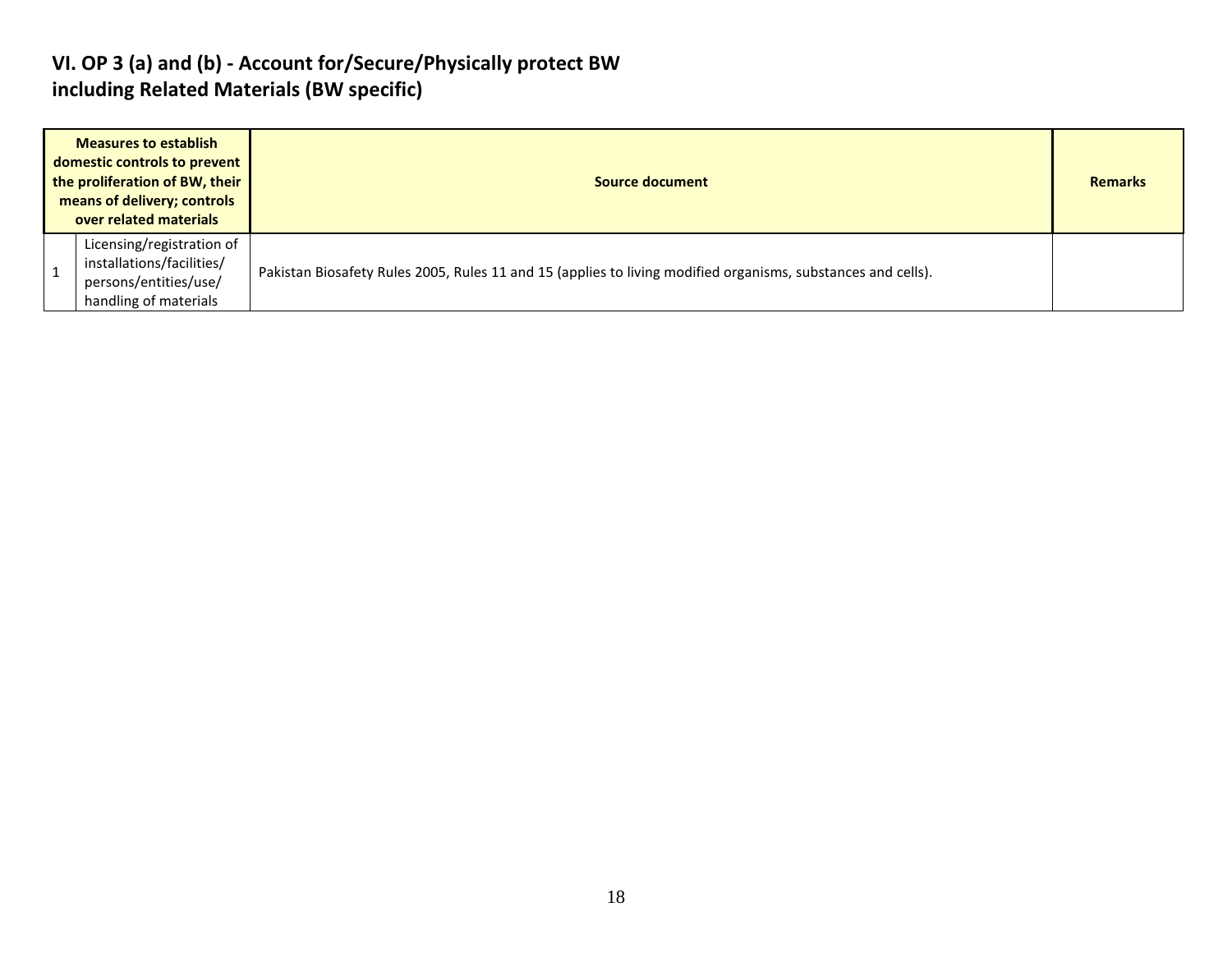### VII. OP 3 (c) and (d) and related matters from OP 6 - Controls of NW, CW and BW, including Related Materials

| <b>Border controls and export</b><br>and trans-shipment controls<br>to prevent the proliferation<br>of nuclear, chemical and<br>biological weapons and their<br>means of delivery including<br>related materials |                                                                                   |   |                                       |              | <b>National legal framework</b>                                                                                                                                                                                                                                                                                                                                                                                                                                                                                      |              |                       | <b>Enforcement and civil/criminal penalties</b> |                                                                                                                                                                                                                                                                                                                                                                        |                |
|------------------------------------------------------------------------------------------------------------------------------------------------------------------------------------------------------------------|-----------------------------------------------------------------------------------|---|---------------------------------------|--------------|----------------------------------------------------------------------------------------------------------------------------------------------------------------------------------------------------------------------------------------------------------------------------------------------------------------------------------------------------------------------------------------------------------------------------------------------------------------------------------------------------------------------|--------------|-----------------------|-------------------------------------------------|------------------------------------------------------------------------------------------------------------------------------------------------------------------------------------------------------------------------------------------------------------------------------------------------------------------------------------------------------------------------|----------------|
|                                                                                                                                                                                                                  |                                                                                   | W | $X$ /?<br>$\mathbf{C}$<br>B<br>W<br>W |              | <b>Source document</b>                                                                                                                                                                                                                                                                                                                                                                                                                                                                                               | N<br>W       | $X$ /?<br>$\mathbf c$ | B<br>ww                                         | <b>Source document</b>                                                                                                                                                                                                                                                                                                                                                 | <b>Remarks</b> |
| $\mathbf{1}$                                                                                                                                                                                                     | Border control to<br>detect, deter, prevent<br>and combat illicit<br>trafficking  | X | X                                     | $\mathsf{X}$ | NW/CW/BW:<br>Customs Act 1969, as amended, Chapter IV<br>(Prohibition and restriction of importation and<br>exportation) and Section 219.<br>NW/BW:<br>Export Control Act No. V of 2004, as amended,<br>Section 3(2).<br><b>Export Control Licensing and Enforcement</b><br>Rules 2009 as amended, Rules 11 and 12.<br>BW:<br>Plant Quarantine Act 1976, as amended,<br>Section 3.<br>Animal Quarantine Ordinance 1979, as<br>amended, Section 3.                                                                    | $\mathsf{X}$ | X                     | $\mathsf{X}$                                    | NW/CW/BW:<br>Customs Act 1969, as amended, Chapter VII<br>(Prevention of smuggling, adjudication of<br>offences) and VII (Offences and penalties).<br>NW/BW:<br>Export Control Act No. V of 2004, as amended,<br>Sections 7-8.<br><b>Export Control Licensing and Enforcement</b><br>Rules 2009 as amended, Rule 14.<br>BW:<br>Animal Quarantine Ordinance, Section 8. |                |
| $\overline{2}$                                                                                                                                                                                                   | Law enforcement to<br>detect, deter, prevent<br>and combat illicit<br>trafficking | X | X                                     | $\mathsf{X}$ | NW/CW/BW:<br>Customs Act 1969, Chapter IV (Prohibition and<br>restriction of importation and exportation) and<br>Section 219.<br>Frontier Corp Ordinance 1959.<br>West Pakistan Rangers Ordinance 1959.<br>Coast Guard Act 1973.<br>Airport Security Force Ordinance 1975.<br>Pakistan Railway Police Act 1977.<br>Karachi Port Trust Security Force Ordinance<br>2002.<br>Entrustment of Power Through Custom Rules,<br>Notifications and SROs, 29(I)73 and 524(I)74.<br>Entrustment of Power Through Custom Rules, | X            | X                     | $\mathsf{X}$                                    | NW/CW/BW:<br>Pakistan Customs<br>Federal Investigation Agency<br><b>West Pakistan Rangers</b><br>Railway Police<br><b>Airport Security Force</b><br>Police<br><b>Frontier Corps</b><br>Coast Guards<br>Karachi Port Security Force<br><b>Maritime Police</b>                                                                                                           |                |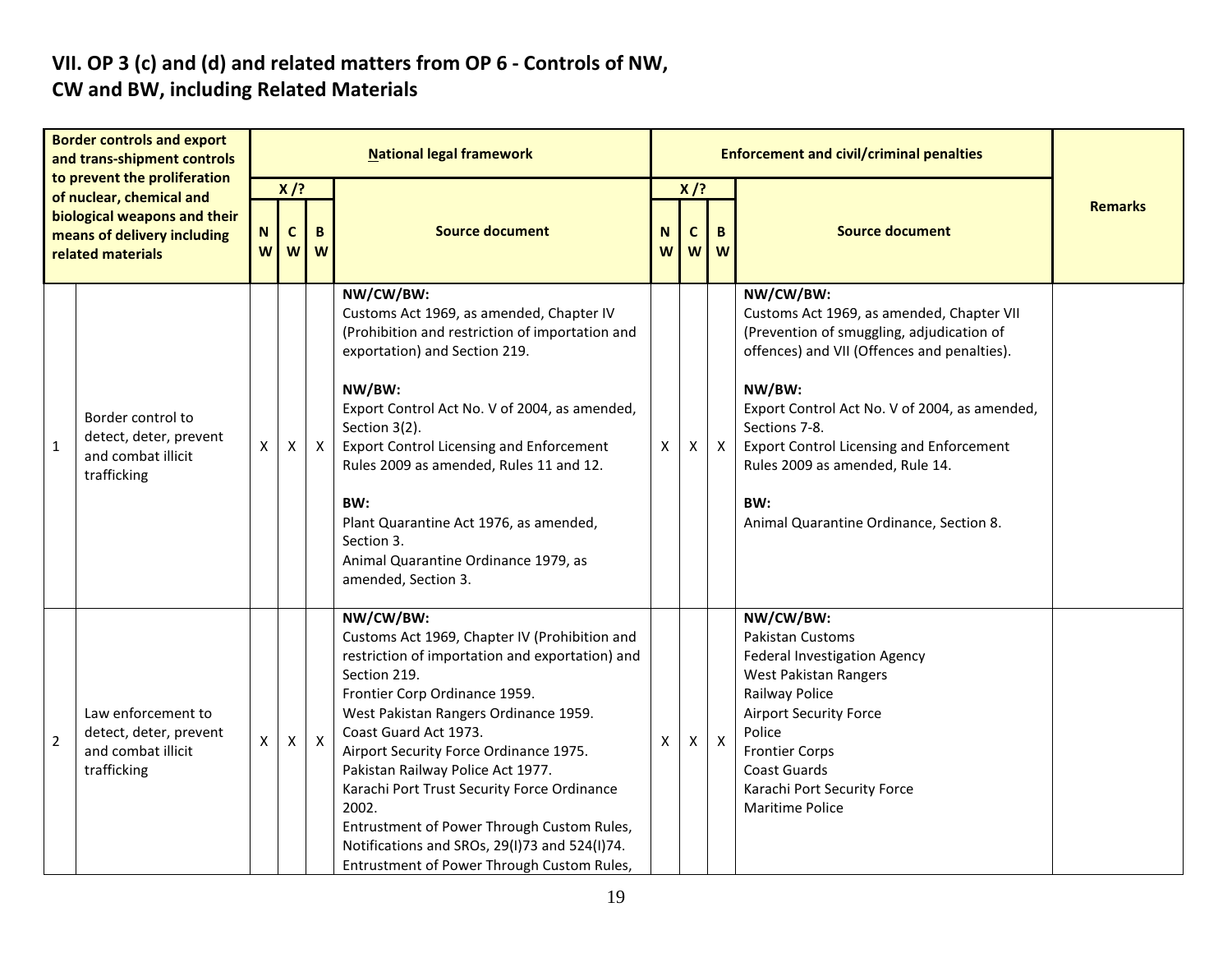|   |                                        |   |   |              | Notifications and SROs, 1017(I)74.                                                                                                                                                                                                                                                                                                                                                                    |    |                |              |                                                                                                                                                                                                                                                                                                                                                                                                                                                                                                                                                                                                 |  |
|---|----------------------------------------|---|---|--------------|-------------------------------------------------------------------------------------------------------------------------------------------------------------------------------------------------------------------------------------------------------------------------------------------------------------------------------------------------------------------------------------------------------|----|----------------|--------------|-------------------------------------------------------------------------------------------------------------------------------------------------------------------------------------------------------------------------------------------------------------------------------------------------------------------------------------------------------------------------------------------------------------------------------------------------------------------------------------------------------------------------------------------------------------------------------------------------|--|
|   |                                        |   |   |              | BW:<br>Plant Quarantine Act 1976, Section 3.<br>Animal Quarantine Ordinance 1979.                                                                                                                                                                                                                                                                                                                     |    |                |              | BW:<br>Animal Quarantine Department of Ministry of<br>Food, Agriculture and Livestock.                                                                                                                                                                                                                                                                                                                                                                                                                                                                                                          |  |
| 3 | Border control detection<br>measures   | X | X | X            | NW/CW/BW:<br>Special training to detect sensitive materials.<br>Deployment of scanners, etc.<br>Additional detection equipment has been<br>deployed at entry and exit points.                                                                                                                                                                                                                         | X  | $\mathsf{X}^-$ | $\mathsf{X}$ | NW/CW/BW:<br>Special training to detect sensitive materials.<br>Deployment of scanners, etc.<br>Additional detection equipment has been<br>deployed at entry and exit points.<br>As a part of border control detection measures,<br>Pakistan is fencing Western border with cost of<br>about \$500 million. Surveillance cameras are<br>being installed which will be monitored 24/7 by<br>more than 338 newly constructed security<br>posts along North-Western and South-Western<br>border in order to prevent, deter and detect<br>prohibited goods/items including at entry/exit<br>points. |  |
| 4 | Control of brokering                   | X | X | $\mathsf{X}$ | NW/BW:<br>Export Control on Goods, Technologies,<br>Material and Equipment related to Nuclear and<br>Biological Weapons and their Delivery Systems<br>Act 2004.<br>Export Policy Order 2016.<br>CW:<br>CWC Implementation Rules 2010, Rules 6, 7<br>and 12 (State interprets that national controls<br>on chemical weapons related materials cover<br>brokering activities).                          | x  | X              | $\mathsf{X}$ | NW/BW:<br>Export Policy Order 2016 notified to Pakistan<br>Customs.<br>CW:<br>CWC Implementation Rules 2010, Rule 14<br>(State interprets that national controls on<br>chemical weapons related materials cover<br>brokering activities).                                                                                                                                                                                                                                                                                                                                                       |  |
| 5 | Export control<br>legislation in place | X | X | $\mathsf{X}$ | NW/CW/BW:<br>Customs Act 1969, Section 16 (Power to<br>prohibit or restrict importation and<br>exportation of goods. The Federal Government<br>may, from time to time, by notification in the<br>official Gazette, prohibit or restrict the bringing<br>into or taking out of Pakistan of any goods of<br>specified description by air, sea or land)<br>The Import and Export (Control) Act - Act No. | X. | X              | $\mathsf{X}$ | NW/CW/BW:<br>Customs Act, Section 17 (Detention, seizure<br>and confiscation of goods imported in violation<br>of section 15 or section 16. Where any goods<br>are imported into, or attempted to be<br>exported out of, Pakistan in violation of the<br>provisions of section 15 or of a notification<br>under section 16, such goods shall, without<br>prejudice to any other penalty to which the                                                                                                                                                                                            |  |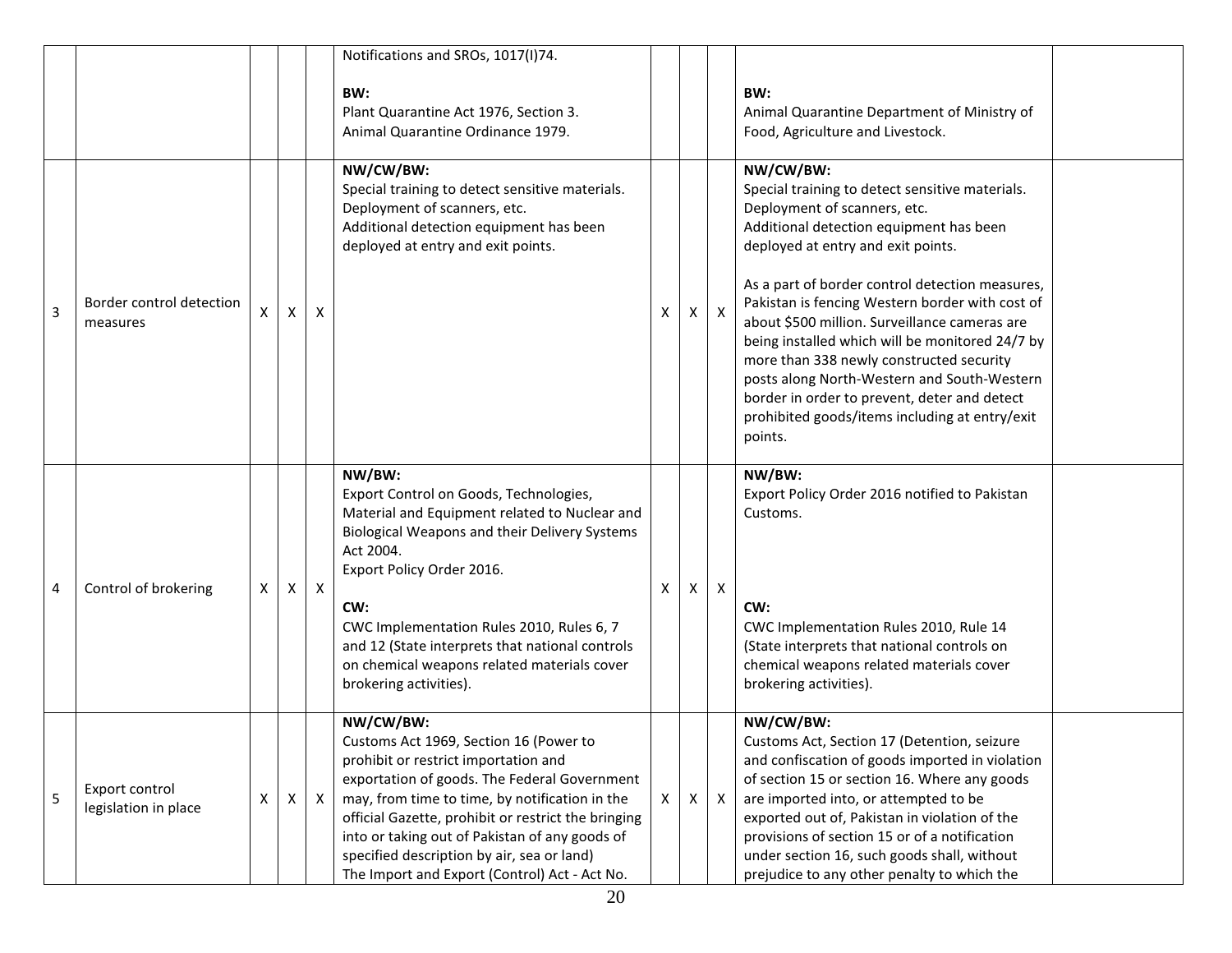|   |                                       |   |   |              | XXXIX - of 1950.                                                                                                                                                                                                                                                                                                                               |   |    |              | offender may be liable under this Act or the<br>rules made thereunder or any other law, be<br>liable to detention, for seizure or confiscation<br>subject to approval of an officer not below the<br>rank of an Assistant Collector of Customs, and<br>seizure for confiscation through adjudication, if<br>required).<br>The Import and Export (Control) Act - Act No.<br>XXXIX - of 1950, Section 5(1). |
|---|---------------------------------------|---|---|--------------|------------------------------------------------------------------------------------------------------------------------------------------------------------------------------------------------------------------------------------------------------------------------------------------------------------------------------------------------|---|----|--------------|-----------------------------------------------------------------------------------------------------------------------------------------------------------------------------------------------------------------------------------------------------------------------------------------------------------------------------------------------------------------------------------------------------------|
|   |                                       |   |   |              | NW:<br>PNSRP Ordinance of 1984 and Regulation of<br>1990 (nuclear substances and radioactive<br>materials).<br>Pakistan Nuclear Regulatory Authority.<br>Ordinance (PNRA), of 2001, Ordinance No. III of<br>2001.<br>Export Control Act No. V of 2004.                                                                                         |   |    |              | NW:<br>Pakistan Nuclear Regulatory Authority.<br>Ordinance (PNRA), 2001, Ordinance No. III of<br>2001, Section 44(1).<br>Export Control Act No. V of 2004, Section 8.<br>No Objection Certificate (NOC) from PNRA is<br>required for export of radiation source or<br>equipment.                                                                                                                          |
|   |                                       |   |   |              | CW:<br>Export Policy Order 2016, Article 11.<br><b>Chemical Weapons Convention</b><br>Implementation Ordinance No. LIV of 2000<br>(CWCIO No. LIV of 2000), Section 5, Schedule<br>IV.                                                                                                                                                          |   |    |              | CW:<br>The Import and Export (Control) Act, 1950 - Act<br>No. XXXIX of 1950, Article 5.<br>CWCIO No. LIV of 2000, Section 5.                                                                                                                                                                                                                                                                              |
|   |                                       |   |   |              | BW:<br>Export Control Act No. V of 2004.<br>Export Policy Order 2016.<br>Plant Quarantine Act 1976.<br>Biosafety Rules 2005, Rule 5 (the<br>National Biosafety Committee has<br>the power to ban or restrict import,<br>export of any living modified organism<br>causing or likely to cause risk to<br>public health, safety or environment). |   |    |              | BW:<br>Export Control Act No. V of 2004, Section 8.<br>The Import and Export (Control) Act 1950, Act<br>XXXIX of 1950, Article 5.<br>Export Policy Order 2016, Article 17.                                                                                                                                                                                                                                |
| 6 | Licensing provisions and<br>Authority | X | X | $\mathsf{X}$ | NW/CW/BW:<br>Export Policy Order 2016.<br>NW:<br>Export Control Act No. V of 2004.<br>Pakistan Nuclear Regulatory Authority<br>Ordinance (PNRA) of 2001 - Ordinance No. III                                                                                                                                                                    | X | X. | $\mathsf{X}$ | NW/CW/BW:<br>Export Policy Order 2016.<br>NW:<br>Export Control Act No. V of 2004.<br>Pakistan Nuclear Regulatory Authority<br>Ordinance (PNRA) of 2001 - Ordinance No. III of                                                                                                                                                                                                                            |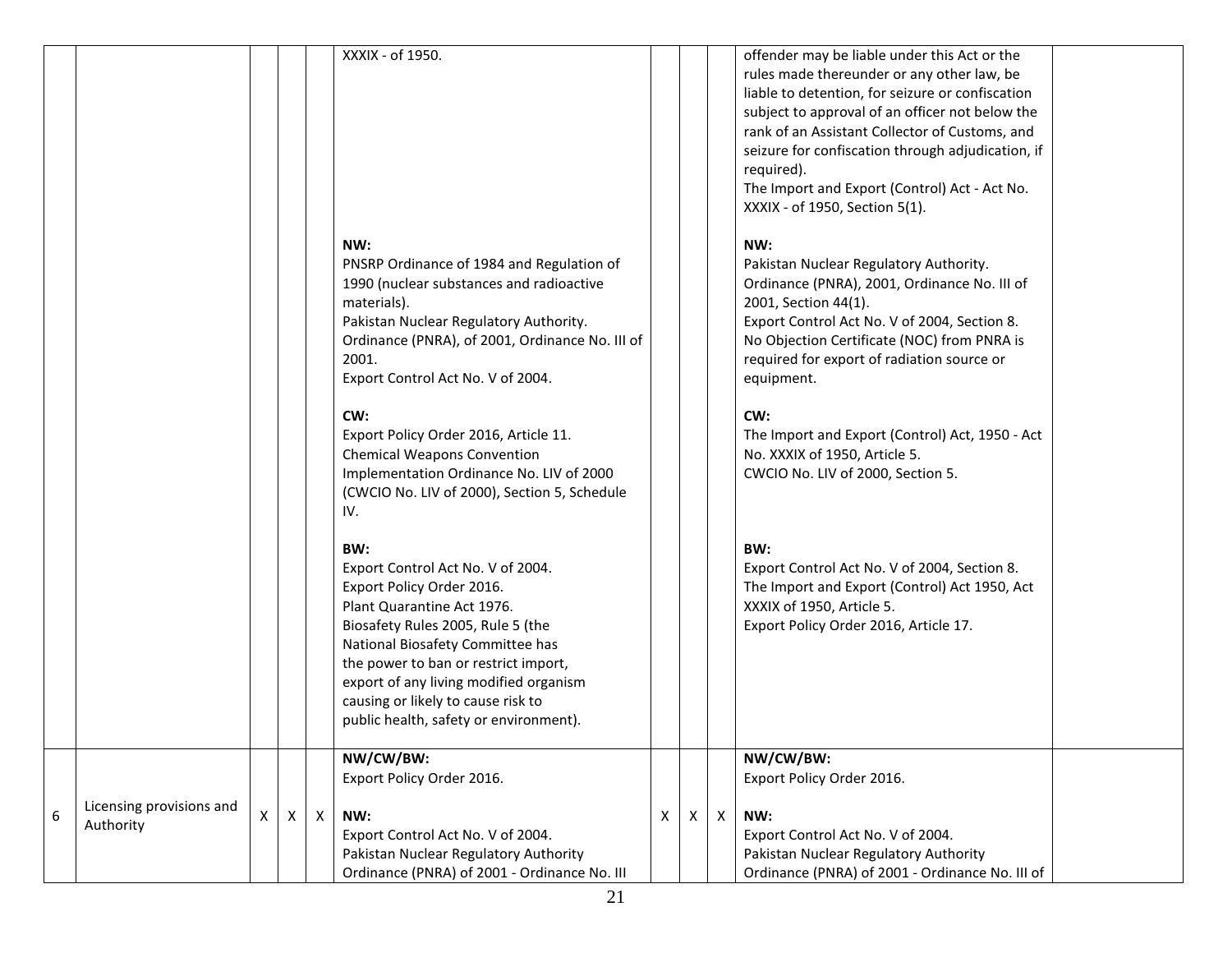|   |                                                            |   |   |              | of 2001, Sections 19-23.<br><b>Export Control (Licensing and Enforcement)</b><br>Rules, 2009.                                                                                                                                                        |   |              |                           | 2001, Sections 19-23.<br><b>Export Control (Licensing and Enforcement)</b><br><b>Rules 2009.</b><br>Ministry of Foreign Affairs Notification S.R.O.<br>449(I)/2009. (Strategic Export Control Division<br>(SECDIV) in the Ministry of Foreign Affairs is an<br>interagency mechanism for institutionalised<br>implementation of export control policy).<br>National Command Authority Act 2010, Section<br>12.                                                    |  |
|---|------------------------------------------------------------|---|---|--------------|------------------------------------------------------------------------------------------------------------------------------------------------------------------------------------------------------------------------------------------------------|---|--------------|---------------------------|-------------------------------------------------------------------------------------------------------------------------------------------------------------------------------------------------------------------------------------------------------------------------------------------------------------------------------------------------------------------------------------------------------------------------------------------------------------------|--|
|   |                                                            |   |   |              | CW:<br>CWCIO No. LIV of 2000, Section 23(1)<br>(registration).<br>CWC Implementation Rules 2010, Rule 12.                                                                                                                                            |   |              |                           | CW:<br>CWC Implementation Rules 2010, Rule 12.<br>The Import and Export (Control) Act, 1950 - Act<br>No. XXXIX of 1950, Article 5.<br>CWCIO No. LIV of 2000.<br>Ministry of Foreign Affairs: National CWC<br>Authority.<br>Ministry of Commerce: Licensing.                                                                                                                                                                                                       |  |
|   |                                                            |   |   |              | BW:<br>Export Control Act No. V of 2004, Section 5.<br><b>Export Control (Licensing and Enforcement)</b><br>Rules 2009, Rule 6.<br>Pakistan Biosafety Rules 2005.<br>Plant Quarantine Act 1976, Articles 3, 5 and 12.<br>Animal Quarantine Act 1979. |   |              |                           | BW:<br>Export Control Act No. V of 2004, Section 5.<br><b>Export Control (Licensing and Enforcement)</b><br>Rules 2009, Rule 6.<br>Strategic Export Control Division (SECDIV) in<br>the Ministry of Foreign Affairs.<br>Export Policy Order 2016.<br>The Import and Export (Control) Act 1950, Act<br>XXXIX of 1950, Article 5.<br>Director or to the Entomologist (Quarantine).<br>Quarantine Officer.<br>National Biosafety Committee.<br>Ministry of Commerce. |  |
| 7 | Control lists of<br>materials, equipment<br>and technology | X | X | $\mathsf{X}$ | NW/CW/BW:<br>Export Policy Order 2016.<br>NW/BW:<br>Export Control Act No. V of 2004.<br>Statutory Regulatory Order 891(1)/2018.<br>CW:<br>CWCIO No. LIV of 2000, Schedules I-III.                                                                   | X | $\mathsf{X}$ | $\boldsymbol{\mathsf{X}}$ | NW/CW/BW:<br>Export Policy Order 2016.<br>NW/BW:<br>Export Control Act No. V of 2004.<br>Statutory Regulatory Order 891(1)/2018.<br>CW:<br>CWCIO No. LIV of 2000, Schedules I-III.                                                                                                                                                                                                                                                                                |  |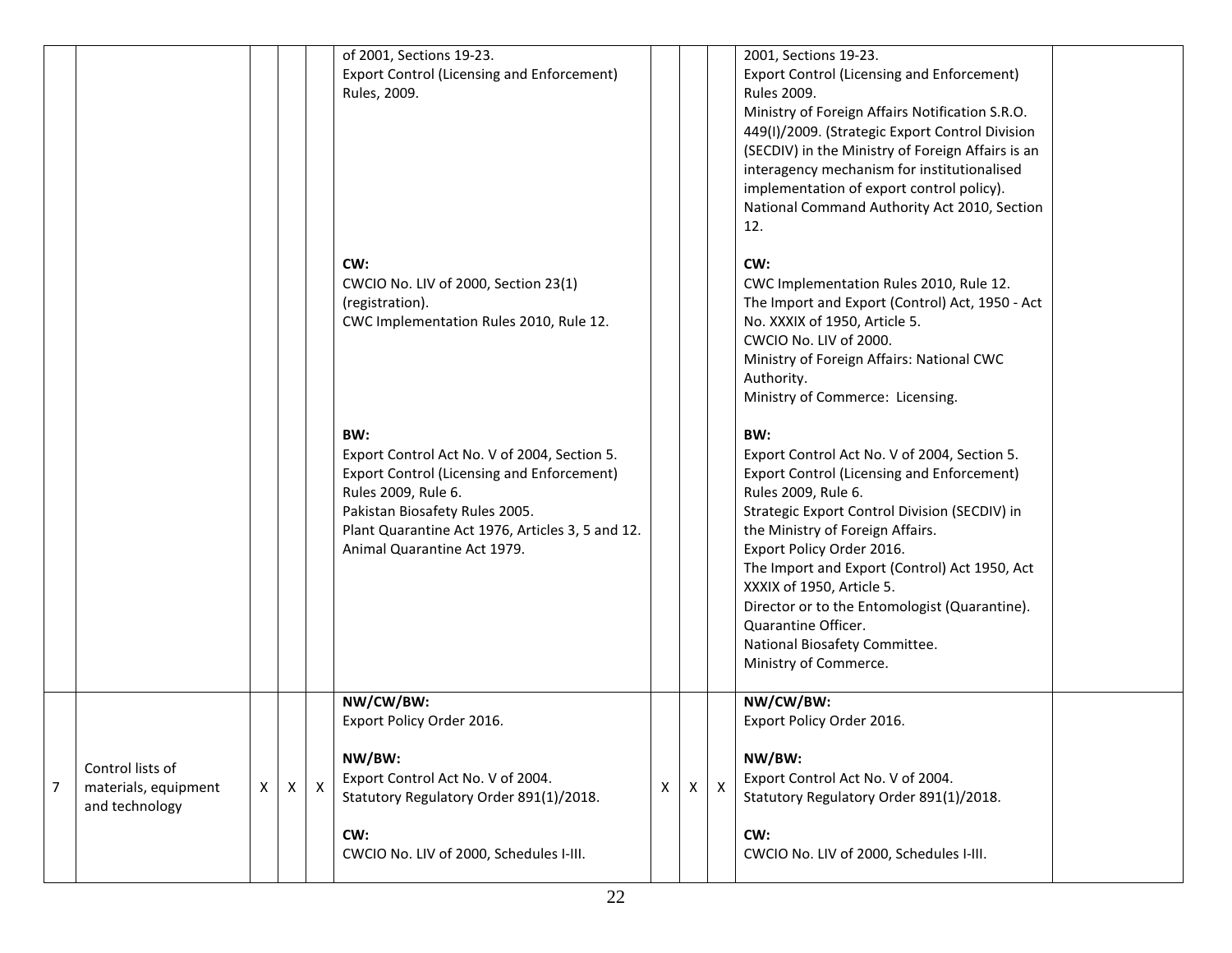| 8  | Intangible technology<br>transfers | X  |   | X            | NW/BW:<br>Export Control Act No. V of 2004, Sections 2<br>and 5 (see definition of services).<br>Ministry of Foreign Affairs Notification No. 2<br>(24)/2013-SECDIV(P): Internal Compliance<br>Programme (ICP) Guidelines 2014.<br>Officials Secrets Act 1923, Section 5.<br>National Command Authority Act 2010. | X |   | X                  | NW/BW:<br>Export Control Act No. V of 2004, Section 8.<br>Ministry of Foreign Affairs Notification No. 2<br>(24)/2013-SECDIV(P): Internal Compliance<br>Programme (ICP) Guidelines 2014.<br>Officials Secrets Act 1923, Section 5.<br>National Command Authority Act 2010. |
|----|------------------------------------|----|---|--------------|-------------------------------------------------------------------------------------------------------------------------------------------------------------------------------------------------------------------------------------------------------------------------------------------------------------------|---|---|--------------------|----------------------------------------------------------------------------------------------------------------------------------------------------------------------------------------------------------------------------------------------------------------------------|
| 9  | Inclusion of means of<br>delivery  | X. | X | $\mathsf{X}$ | NW/BW:<br>Export Control Act No. V of 2004.<br>Export Policy Order 2016.<br>CW:<br>Export Policy Order 2016.<br><b>Chemical Weapons Convention</b><br>Implementation Ordinance 2000, Section 2.<br>BW:<br>Export Control Act No. V of 2004.<br>Export Policy Order 2016.                                          | X | X | $\mathsf{X}$       | NW/BW:<br>Export Control Act No. V of 2004.<br>Export Policy Order 2016, Schedules I and II.<br>CW:<br>Export Policy Order 2016.<br>BW:<br>Export Control Act No. V of 2004.<br>Export Policy Order 2016.                                                                  |
| 10 | End-user controls                  | X  | X | $\mathsf{X}$ | NW/BW:<br>Export Control Act No. V of 2004.<br>Export Policy Order 2016.<br>CW:<br>Export Policy Order 2016.<br>CWCIO No. LIV of 2000, Schedule IV.<br>CWC Implementation Rules 2010, Rule 12.                                                                                                                    | X | X | $\mathsf{X}$       | NW/BW:<br>Export Control Act No. V of 2004.<br>Export Policy Order 2016, Appendices D-E.<br>CW:<br>Export Policy Order 2016, Appendices D-E.                                                                                                                               |
| 11 | Catch all clause                   | X  |   | X            | NW/BW:<br>Export Control Act No. V of 2004, Sections 2<br>and $5.$<br>Ministry of Foreign Affairs Notification SRO<br>442(I)/2016 Policy Guidelines on Strategic<br>Export Controls 2016.<br>CW:<br><b>Chemical Weapons Convention</b><br>Implementation Ordinance 2000.                                          | X |   | $\pmb{\mathsf{X}}$ | NW/BW:<br>Export Control Act No. V of 2004, Section 8.<br>Ministry of Foreign Affairs Notification SRO<br>442(I)/2016 Policy Guidelines on Strategic<br>Export Controls 2016.                                                                                              |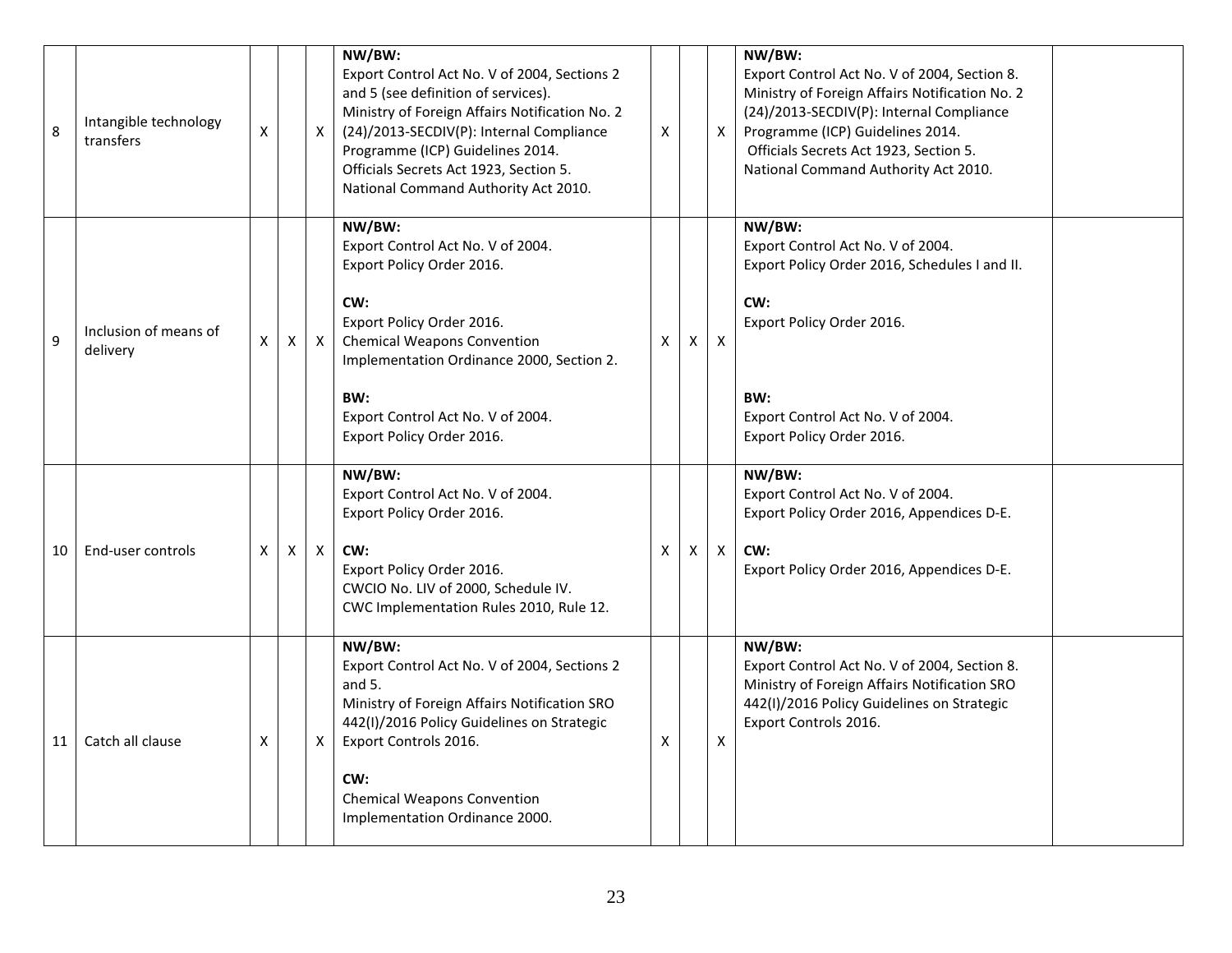| 12 | Transit control        | X | X | X | NW:<br>Export Control Act No. V of 2004.<br>Export Policy Order 2016.<br>Ministry of Foreign Affairs Notification SRO<br>442(I)/2016 Policy Guidelines on Strategic<br>Export Controls 2016.<br>CW:<br>CWCIO No. LIV of 2000, Section 5.<br>CWC Implementation Rules 2010.<br>BW:<br>Export Control Act No. V of 2004.<br>Policy Guidelines on Strategic Export Controls<br>2016.<br>Plant Quarantine Act 1976, Article 33.<br>Export Policy Order 2016. | х            | X | $\mathsf{X}$ | NW:<br>Export Control Act No. V of 2004, Section 8.<br>Policy Guidelines on Strategic Export Controls<br>2016.<br>CW:<br>CWCIO No. LIV of 2000, Section 5(2).<br>CWC Implementation Rules 2010.<br>BW:<br>Export Control Act No. V of 2004, Section 8.<br>Ministry of Foreign Affairs Notification SRO<br>442(I)/2016 Policy Guidelines on Strategic<br>Export Controls 2016. |  |
|----|------------------------|---|---|---|----------------------------------------------------------------------------------------------------------------------------------------------------------------------------------------------------------------------------------------------------------------------------------------------------------------------------------------------------------------------------------------------------------------------------------------------------------|--------------|---|--------------|-------------------------------------------------------------------------------------------------------------------------------------------------------------------------------------------------------------------------------------------------------------------------------------------------------------------------------------------------------------------------------|--|
| 13 | Trans-shipment control | X | X | X | NW:<br>Export Control Act No. V of 2004.<br>Ministry of Foreign Affairs Notification SRO<br>442(I)/2016 Policy Guidelines on Strategic<br>Export Controls 2016.<br>Export Policy Order 2016.<br>CW:<br>CWCIO No. LIV of 2000, Section 5.<br>CWC Implementation Rules 2010.<br>BW:<br>Export Control Act No. V of 2004.<br>Policy Guidelines on Strategic Export Controls<br>2016.<br>Plant Quarantine Act 1976, Article 33.<br>Export Policy Order 2016. | X            | X | X            | NW/BW:<br>Export Control Act No. V of 2004, Section 8.<br>Ministry of Foreign Affairs Notification SRO<br>442(I)/2016 Policy Guidelines on Strategic<br>Export Controls 2016.<br>CW:<br>CWCIO No. LIV of 2000, Article 5(2).<br>CWC Implementation Rules 2010.                                                                                                                |  |
| 14 | Re-export control      | X | X | X | NW/BW:<br>Export Control Act No. V of 2004, Sections 2<br>and 10.<br>CW:<br>Export Policy Order 2016, Sections 9 and 11.                                                                                                                                                                                                                                                                                                                                 | $\mathsf{X}$ | X | Χ            | NW/BW:<br>The Import and Export (Control) Act 1950, Act<br>XXXIX of 1950, Section 5.<br>Export Control Act 2004, Sections 2 and 10.<br>CW:<br>The Import and Export (Control) Act, 1950 - Act<br>No. XXXIX of 1950, Section 5.                                                                                                                                                |  |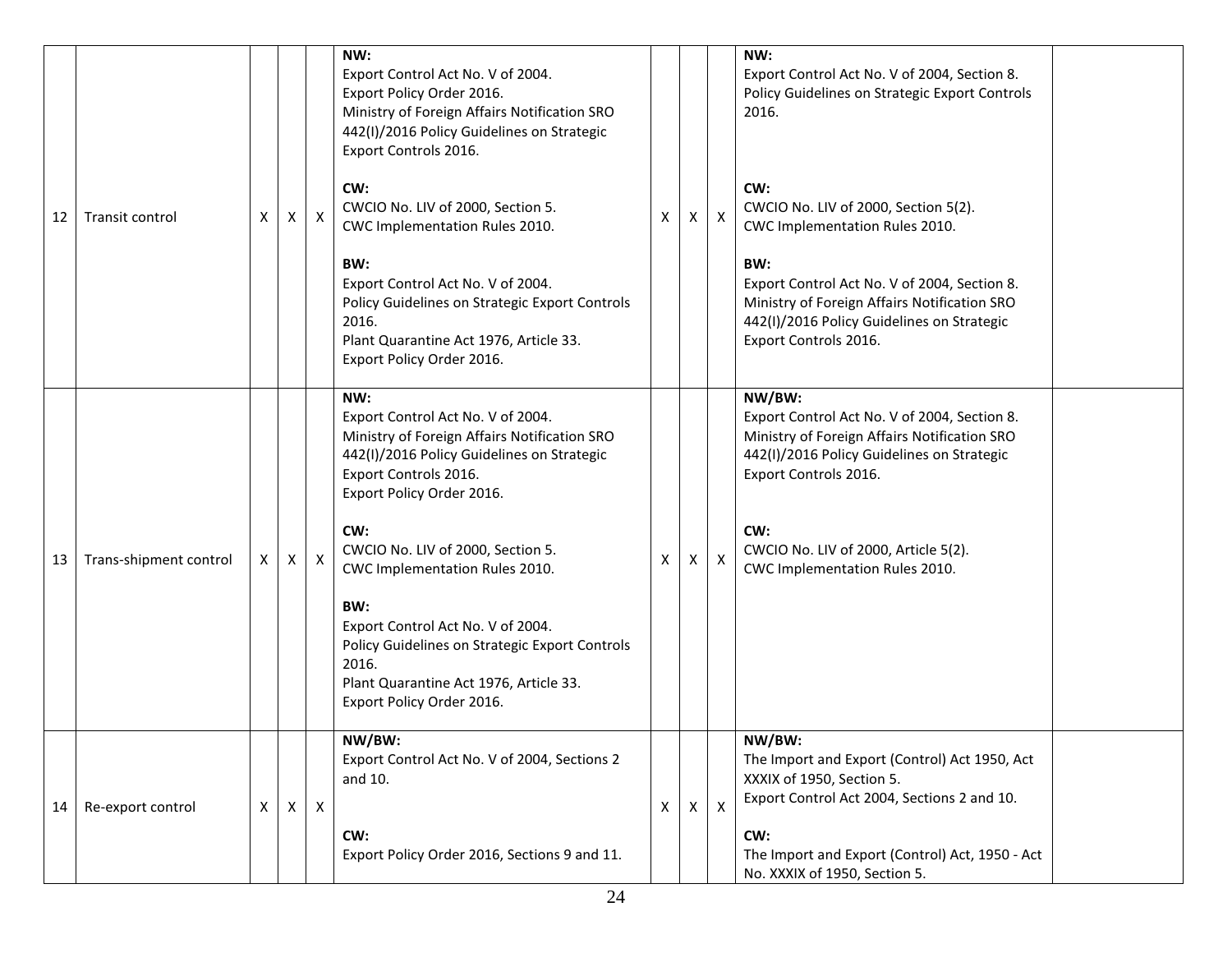|    |                                                                                                                                        |   |   |              |                                                                                                                                                                                                                                                                                                                                                                                                                                                                                                                                                                     |    |   |              | Export Policy Order 2016, Sections 9 and 11.                                                                                                                                                                                                                                                                                                                                                                            |  |
|----|----------------------------------------------------------------------------------------------------------------------------------------|---|---|--------------|---------------------------------------------------------------------------------------------------------------------------------------------------------------------------------------------------------------------------------------------------------------------------------------------------------------------------------------------------------------------------------------------------------------------------------------------------------------------------------------------------------------------------------------------------------------------|----|---|--------------|-------------------------------------------------------------------------------------------------------------------------------------------------------------------------------------------------------------------------------------------------------------------------------------------------------------------------------------------------------------------------------------------------------------------------|--|
| 15 | Control over financing of<br>exports/transhipments<br>that would contribute to<br>proliferation                                        | X | X | $\mathsf{X}$ | NW/BW/CW:<br>Anti-Terrorism Act 1997, as amended on 22<br>August 2020 (State interprets the amendments<br>as to efficiently implement Targeted Financial<br>Sanctions/Proliferation Financing).<br>Anti-money Laundering Act 2010 as amended<br>in September 2020 (State interprets the<br>amendments as to further strengthen<br>compliance with Targeted Financial Sanctions<br>and to make it compatible for future threats).<br>NW/BW:<br>Export Control Act 2004, Section 8(2) (abets).<br>CW:<br>CWCIO No. LIV of 2000, Section 3(d) (assist  in<br>any way). | X. | X | $\mathsf{x}$ | NW/BW/CW:<br>Anti-Terrorism Act 1997, as amended on 22<br>August 2020.<br>Anti-money Laundering Act 2010, as amended<br>in September 2020.<br>National Counter Proliferation Units (NCPU)<br>have also been established by Pakistan<br>Customs to check and monitor the flow of<br>currency.<br>NW/BW:<br>Export Control Act 2004, Section 8(2).<br>CW:<br>CWCIO No. LIV of 2000, Section 3(3) (assist  in<br>any way). |  |
| 16 | Control over services<br>related to exports/<br>transhipments that<br>would contribute to<br>proliferation including<br>transportation | X |   | X            | NW/BW:<br>Export Control Act 2004.<br>Section 2(f) of Export Control Act defines<br>"Exports" as "shipment, transfer, or<br>transmission of goods or technology",<br>Sections $4(4)$ and $8(2)$ .                                                                                                                                                                                                                                                                                                                                                                   | X  |   | X            | NW/BW:<br>Export Control Act 2004, Sections 2(f), 4(4),<br>and $8(2)$ .                                                                                                                                                                                                                                                                                                                                                 |  |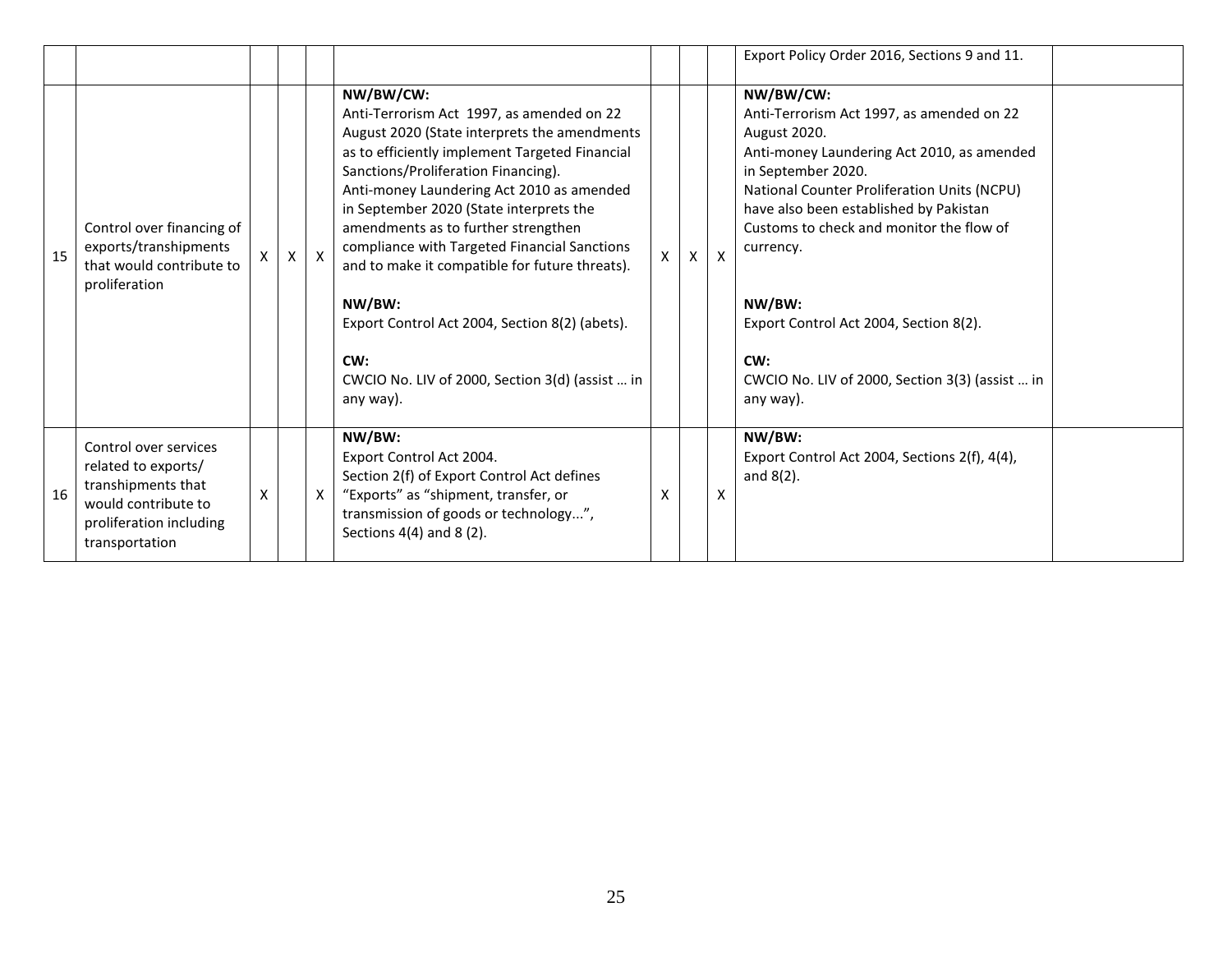| 1              | Assistance offered                                                | Over the years, Pakistan has acquired considerable experience as well as expertise in the safe and secure utilization of nuclear energy as well as<br>in the application of chemistry and biology for peaceful purposes.<br>Pakistan stands ready to offer its assistance, including in form of trainings, to interested States and in response to specific requests in those<br>areas where it has gained expertise including those relating to the implementation of resolution 1540.<br>These areas include:<br><b>Strategic Export Controls</b><br>• Establishment of legal and regulatory framework on export controls<br>. Training of enforcement officials in Commodity Identification of dual-use items<br>• Industry Outreach and Public awareness raising<br>• Internal Compliance/ Self-regulation<br>• Training for Licensing Officers<br>• Outreach to academia and research institutions and setting up a compliance mechanism<br><b>Nuclear Security trainings/assistance</b><br>• Introduction to evaluation of physical protection system effectiveness<br>. Implementation of nuclear security recommendations on physical protection of nuclear material and facilities<br>• Security of radioactive sources<br>• Threat assessment and risk-informed approach for nuclear and other radioactive materials out of regulatory control<br>• Threat assessment and design basis threat<br><b>CWC related trainings/assistance</b><br>. Assistance in establishment of a National Authority on CWC, including drafting of CWC-related legislation, advanced trainings to first<br>responders/law enforcement agencies<br>• Industry outreach and awareness raising to public/academia |
|----------------|-------------------------------------------------------------------|-------------------------------------------------------------------------------------------------------------------------------------------------------------------------------------------------------------------------------------------------------------------------------------------------------------------------------------------------------------------------------------------------------------------------------------------------------------------------------------------------------------------------------------------------------------------------------------------------------------------------------------------------------------------------------------------------------------------------------------------------------------------------------------------------------------------------------------------------------------------------------------------------------------------------------------------------------------------------------------------------------------------------------------------------------------------------------------------------------------------------------------------------------------------------------------------------------------------------------------------------------------------------------------------------------------------------------------------------------------------------------------------------------------------------------------------------------------------------------------------------------------------------------------------------------------------------------------------------------------------------------------------------------------------------------------------------------|
| $\overline{2}$ | Assistance Point of<br>Contact (for assistance<br>providers only) | Director General (Arms Control and Disarmament)<br>Ministry of Foreign Affairs<br>Tel: +92-51-9208792<br>Email: dg.disarmntp@mofa.gov.pk                                                                                                                                                                                                                                                                                                                                                                                                                                                                                                                                                                                                                                                                                                                                                                                                                                                                                                                                                                                                                                                                                                                                                                                                                                                                                                                                                                                                                                                                                                                                                              |
| 3              | Assistance requested                                              |                                                                                                                                                                                                                                                                                                                                                                                                                                                                                                                                                                                                                                                                                                                                                                                                                                                                                                                                                                                                                                                                                                                                                                                                                                                                                                                                                                                                                                                                                                                                                                                                                                                                                                       |
| 4              | Action taken to work<br>with and inform industry                  | Government maintains a close working relationship with industry, particularly with chemical industry and with chambers of commerce. A secure<br>communication network called the Wide Area Network (WAN) that gathers various CWC-related declarations and data from the industry and all<br>other stakeholders.                                                                                                                                                                                                                                                                                                                                                                                                                                                                                                                                                                                                                                                                                                                                                                                                                                                                                                                                                                                                                                                                                                                                                                                                                                                                                                                                                                                      |